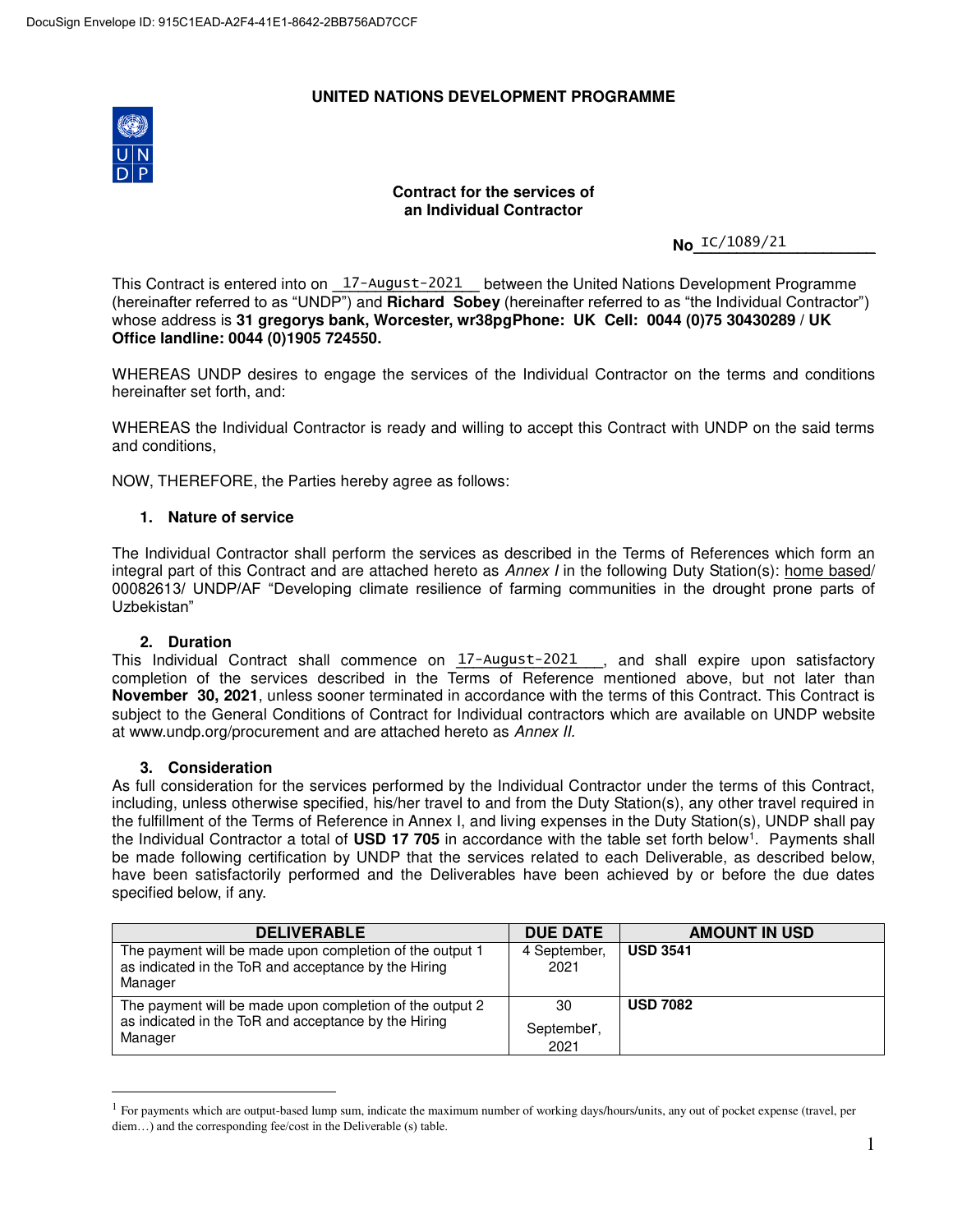| The payment will be made upon completion of the output 3<br>as indicated in the ToR and acceptance by the Hiring | 19 October.<br>2021 | <b>USD 7082</b> |
|------------------------------------------------------------------------------------------------------------------|---------------------|-----------------|
| Manager                                                                                                          |                     |                 |

If unforeseen travel outside the Duty Station not required by the Terms of Reference is requested by UNDP, and upon prior written agreement, such travel shall be at UNDP's expense and the Individual Contractor shall receive a per diem not to exceed United Nations daily subsistence allowance rate in such other location(s).

Where two currencies are involved, the rate of exchange shall be the official rate applied by the United Nations on the day the UNDP instructs its bank to effect the payment(s).

#### **4. Rights and Obligations of the Individual contractor**

The rights and obligations of the Individual Contractor are strictly limited to the terms and conditions of this Contract, including its Annexes. Accordingly, the Individual Contractor shall not be entitled to any benefit, payment, subsidy, compensation or entitlement, except as expressly provided in this Contract. The Individual Contractor shall be solely liable for claims by third parties arising from the Individual Contractor's own acts or omissions in the course of performing this Contract, and under no circumstances shall UNDP be held liable for such claims by third parties.

#### **5. Beneficiary**

The Individual Contractor selects \_\_\_\_\_\_\_\_\_\_\_\_\_\_\_\_\_\_\_\_\_\_\_\_\_\_\_ as beneficiary of any amounts owed under Huong Nguyen this Contract in the event of death of the Individual Contractor while performing services hereunder. This includes the payment of any service-incurred liability insurance attributable to the performance of the services for UNDP.

| Mailing address, email address and phone number of |
|----------------------------------------------------|
| beneficiary: huongsobey@yahoo.co.uk                |
| 0044 1905724550                                    |

Mailing address, email address and phone number of emergency contact (if different from beneficiary):

\_\_\_\_\_\_\_\_\_\_\_\_\_\_\_\_\_\_\_\_\_\_\_\_\_\_\_\_\_\_\_\_\_\_\_\_\_\_\_\_\_\_\_\_\_\_\_\_\_\_\_\_\_\_\_\_\_\_\_\_\_\_\_\_\_\_\_\_\_\_\_\_\_\_\_\_\_\_\_\_\_\_\_\_

#### \_\_\_\_\_\_\_\_\_\_\_\_\_\_\_\_\_\_\_\_\_\_\_\_\_\_\_\_\_\_\_\_\_\_\_\_\_\_\_\_\_\_\_\_\_\_\_\_\_\_\_\_\_\_\_\_\_\_\_\_\_\_\_\_\_\_\_\_\_\_\_\_\_\_\_\_\_\_\_\_\_\_\_\_ IN WITNESS WHEREOF, the Parties hereto have executed this Contract.

**By signing below, I, the Individual Contractor, acknowledge and agree that I have read and accept the terms of this Contract, including the General Conditions of Contracts for Individual contractors available on UNDP website at** www.undp.org/procurement **and attached hereto in Annex II which form an integral part of this Contract, and that I have read and understood, and agree to abide by the standards of conduct set forth in the Secretary-General's bulletins ST/SGB/2003/13 of 9 October 2003, entitled "Special Measures for Protection from Sexual Exploitation and Sexual Abuse" and ST/SGB/2002/9 of 18 June 2002, entitled "Regulations Governing the Status, Basic Rights and Duties of Officials other than Secretariat Officials, and Experts on Mission".**

 $\Box$  The Individual Contractor has submitted a Statement of Good Health and confirmation of immunization.

| <b>AUTHORIZING OFFICER:</b><br><b>United Nations Development Programme</b>                                                                         | <b>INDIVIDUAL CONTRACTOR:</b> |
|----------------------------------------------------------------------------------------------------------------------------------------------------|-------------------------------|
| Shavkat Muminov                                                                                                                                    | Richard Sobey                 |
| Signature: Shavkat Muninov                                                                                                                         | Signature: 21                 |
| $17 - Aug - 2021$<br>Date:<br><u> 1980 - Jan Samuel Barbara, político establecente de la propia de la propia de la propia de la propia de la p</u> | Date: $16 - Aug - 2021$       |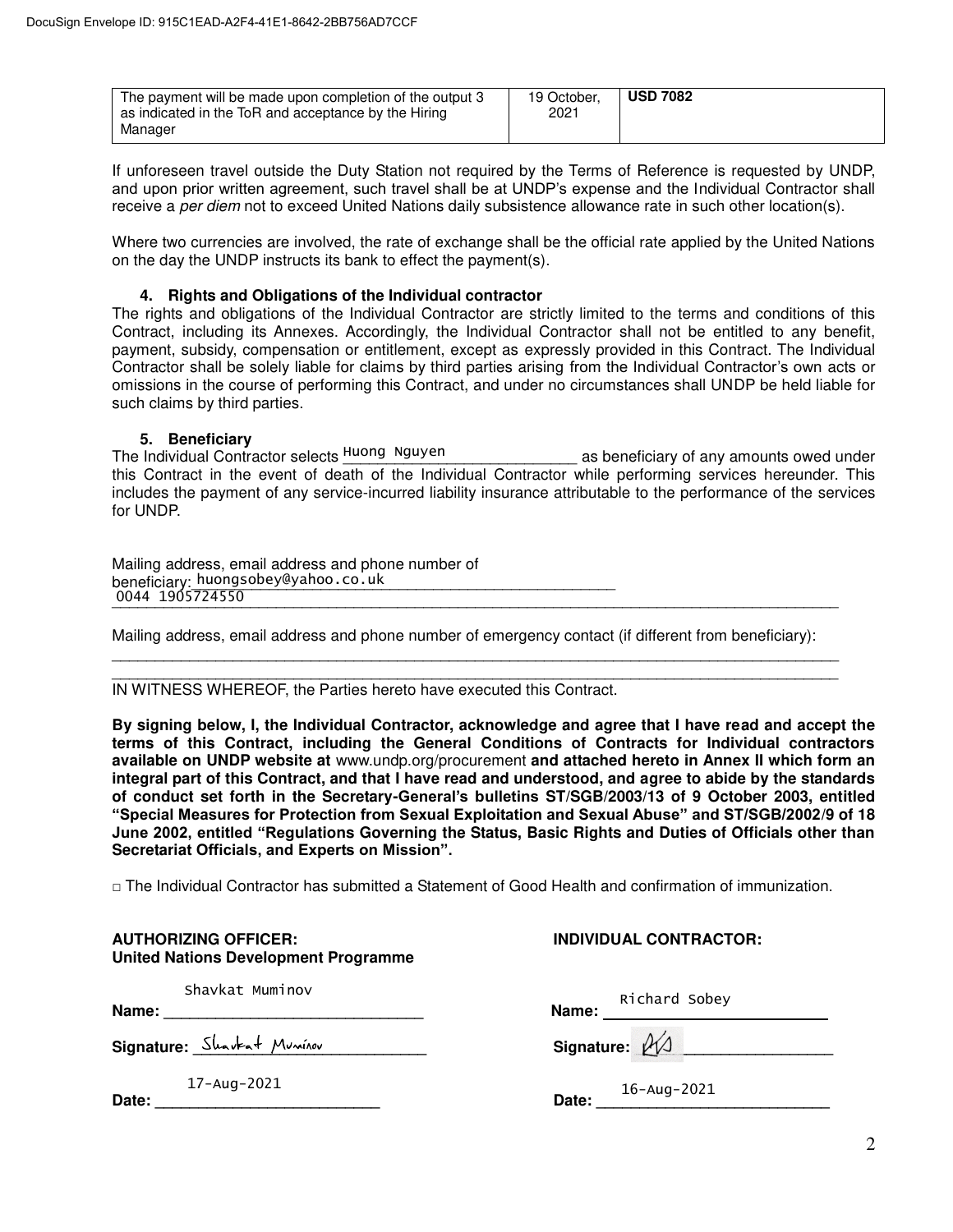

# **UNITED NATIONS DEVELOPMENT PROGRAMME TERMS OF REFERENCE / INDIVIDUAL CONTRACT**

| I. Job Information                  |                                                            |  |  |
|-------------------------------------|------------------------------------------------------------|--|--|
| Job title:                          | International Consultant/Evaluator for Terminal Evaluation |  |  |
|                                     | of UNDP/AF "Developing climate resilience of farming       |  |  |
|                                     | communities in the drought prone parts of Uzbekistan"      |  |  |
| Type:                               | <b>Individual Contract</b>                                 |  |  |
| Project Title/Department:           | UNDP/AF "Developing climate resilience of farming          |  |  |
|                                     | communities in the drought prone parts of                  |  |  |
|                                     | Uzbekistan"/Environment and Climate Action Cluster         |  |  |
| Duration of the service:            | (ECAC)                                                     |  |  |
| Work status (full time /part time): | 30 working/days during August - 31 October 2021            |  |  |
| Duty station:                       | Part time                                                  |  |  |
| Expected travel site:               | Desk-based work in home country                            |  |  |
| Reports To:                         | N/A                                                        |  |  |
|                                     | Deputy Resident Representative, UNDP in Uzbekistan         |  |  |

# **II. Introduction**

In accordance with UNDP and GEF M&E policies and procedures, all full- and medium-sized UNDPsupported GEF-financed projects are required to undergo a Terminal Evaluation (TE) at the end of the project. This Terms of Reference (ToR) sets out the expectations for the TE of the full-sized project titled "Developing climate resilience of farming communities in the drought prone parts of Uzbekistan" (PIMS #5002) implemented through the UNDP Uzbekistan as the Implementing Partner in partnership with the Center of Hydrometeorological Services (Uzhydromet). The project started on the 26 May 2014 and is in its  $7<sup>th</sup>$  year of implementation. The TE process must follow the guidance outlined in the document 'Guidance for Conducting Terminal Evaluations of UNDP-Supported, GEF/AF-Financed Projects' [\(https://www.adaptation-fund.org/document/guidelines](https://eur03.safelinks.protection.outlook.com/?url=https%3A%2F%2Fwww.adaptation-fund.org%2Fdocument%2Fguidelines-for-projectprogramme-final-evaluations%2F&data=04%7C01%7Crano.baykhanova%40undp.org%7C16322c54a0a64ea7f57a08d8d3ff2acc%7Cb3e5db5e2944483799f57488ace54319%7C0%7C0%7C637492440548722295%7CUnknown%7CTWFpbGZsb3d8eyJWIjoiMC4wLjAwMDAiLCJQIjoiV2luMzIiLCJBTiI6Ik1haWwiLCJXVCI6Mn0%3D%7C1000&sdata=E%2FReePeZDJR7QInWL16X1vxgLEEPeDWcd2%2B9uCt04Jk%3D&reserved=0)[for-projectprogramme-final-evaluations/\)](https://eur03.safelinks.protection.outlook.com/?url=https%3A%2F%2Fwww.adaptation-fund.org%2Fdocument%2Fguidelines-for-projectprogramme-final-evaluations%2F&data=04%7C01%7Crano.baykhanova%40undp.org%7C16322c54a0a64ea7f57a08d8d3ff2acc%7Cb3e5db5e2944483799f57488ace54319%7C0%7C0%7C637492440548722295%7CUnknown%7CTWFpbGZsb3d8eyJWIjoiMC4wLjAwMDAiLCJQIjoiV2luMzIiLCJBTiI6Ik1haWwiLCJXVCI6Mn0%3D%7C1000&sdata=E%2FReePeZDJR7QInWL16X1vxgLEEPeDWcd2%2B9uCt04Jk%3D&reserved=0).

# **III. Background and context**

The frequent occurrence of drought, an overall trend of aridification and projected drying of Uzbekistan's poorest region, Karakalpakstan, places serious strains on water availability, causes a decline in land productivity and in turn in the ability of rural population to withstand the current and future impacts of climate change. Adaptation measures are increasing and becoming more integrated within wider policy frameworks. Integration, while it remains a challenge, streamlines the adaptation planning and decision-making process and embeds climate sensitive thinking in existing and new institutions and organizations. This helps avoid mismatches with the objectives of development planning, facilitates the blending of multiple funding streams and reduces the possibility of maladaptive actions.

The overall project **objective** is to develop climate resilience of farming and pastoral communities in the drought prone parts of Uzbekistan, specifically Karakalpakstan to address adaptation needs arising when the anticipated risks or experienced impacts of climate change require action to ensure the safety of population and the security of assets.

With a view to achieving this objective, the following interconnected **outcomes** will be achieved: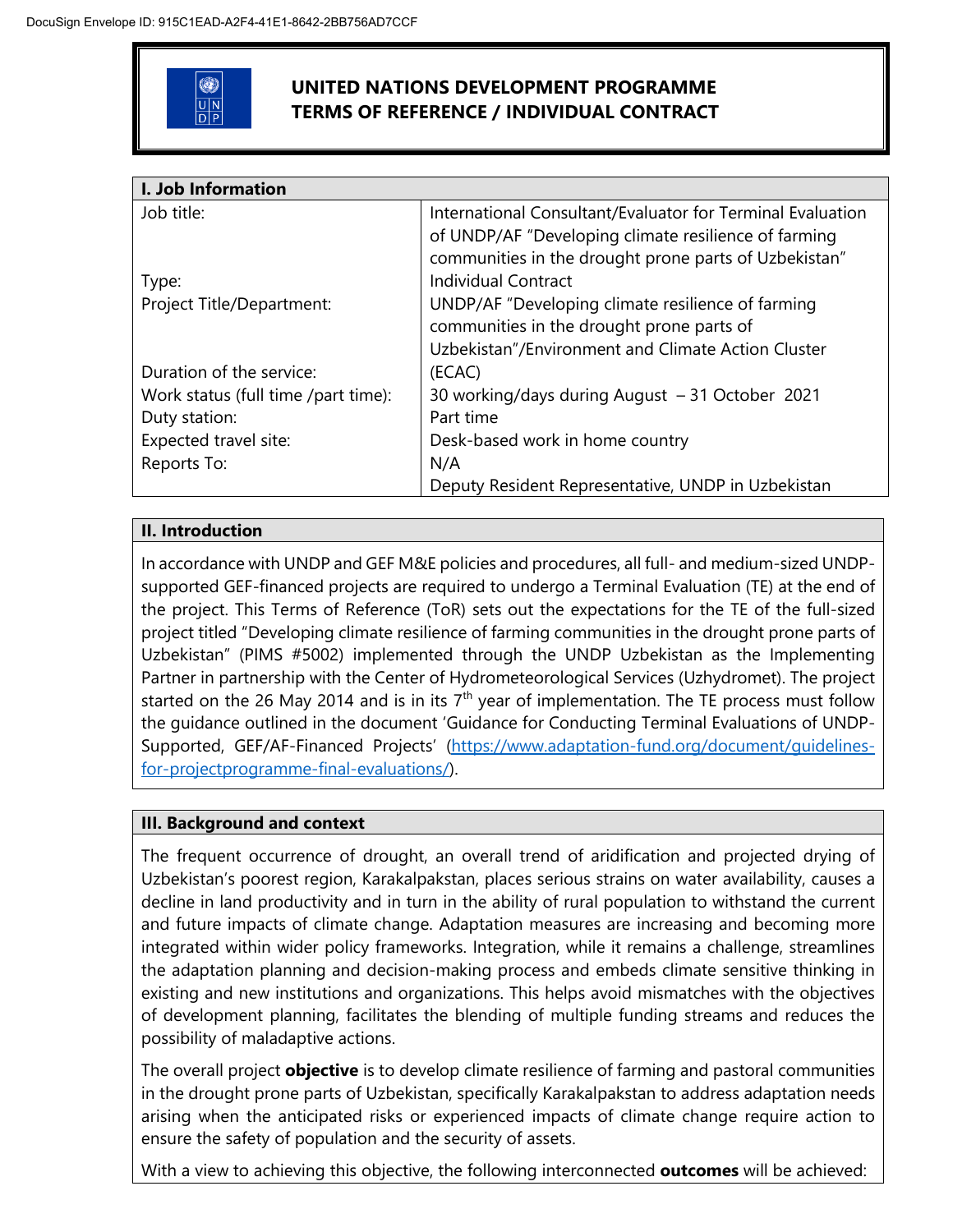- 1. The institutional and technical capacity for drought management and early warning developed
- 2. Climate resilient farming practices established on subsistence dekhkan farms
- 3. Landscape level adaptation measures for soil conservation and moisture retention improves climate resilience of over 1,000,000 ha of land
- 4. Knowledge of climate resilient agricultural and pastoral production systems in arid lands generated and widely available

The project offices are located in Tashkent, Uzbekistan within the national partner agency, i.e. the Center of Hydrometeorological Services of the Republic of Uzbekistan (Uzhydromet); and in Nukus, Karakalpakstan, as the pilot region. Project implements its adaptation activities in the six pilot districts - Kegeili, Kanlikul, Chimbay, Takhtakupir, Muynak and Bozatau – as the most vulnerable to climate change impacts in Karakalpakstan.

The project duration is 6 years (May 2014 – November May 2021) with the total budget of USD5,190,878 (USD4,990,878 of Adaptation Fund and USD200,000 of UNDP).

The project helps the central, regional and local governments and vulnerable farmers and pastoralists to withstand the current and future impacts of climate change: aridification and projected drying of this region that places serious strains on water availability resulting in a decline in land productivity. Considering the key messages of the recent online Climate Adaptation Summit (25-26 January, 2021), the focus of this decade will be on delivering adaptation action agenda.

COVID-19 related note:

The COVID-19 pandemic has significantly slowed or contracted economic growth for most countries globally and halted, or in some cases significantly reversed, progress on the 2030 Agenda for Sustainable Development. Uzbekistan's GDP growth in 2020 was suboptimal and poverty levels increased for the first time in two decades as a result of impact of the COVID-19 crisis.

The project beneficiaries are rural communities living in Karakalpakstan, which is located in the Aral Sea region. They are the most vulnerable to climate change impacts combined with environmental disaster of Aral Sea drying and currently aggravated by COVID-19 outbreak in Uzbekistan. COVID-19 lockdown impacts their agricultural and livestock income generation activities due to the strict requirements aimed to mitigation of the pandemic impacts. As it is already recognized by the Government, COVID19 impacts result in increased unemployment and poverty, decrease of economy development paces and increased demand for social protection needs as well as health protection and urgent pandemic response measures. In this regard, it is obvious that adaptation activities implemented by the project become even much relevant and important to mitigate the COVID19 adverse impacts through reducing/avoiding climate change related losses/damages (through use of best adaptation practices) and will contribute to environment benefits (rehabilitation of pastures and degraded lands) as well as will be instrumental for the post-COVID19 recovery period of the Aral Sea region.

On March 14, 111 new coronavirus cases were recorded in Uzbekistan – unexpectedly high in recent months. In 6 April 2021, the cases of the confirmed coronavirus cases demonstrated increase and surpass 84,322 ths in Uzbekistan with the confirmed death reached 634 (see at https://www.worldometers.info/coronavirus/country/uzbekistan/). Tashkent (capital) still leads in the number of infected people but cases are identified again in all regions in Uzbekistan. The vaccination under the national program has started since 3 April but only 1.25% of the total of over 20 mln of population to be vaccinated per the national programme as of 15 April 2021. In Uzbekistan, citizens are obliged to wear medical masks and take other precautions (social distance, disinfection). Starting March 25, 2021 foreigners entering the republic should present a PCR test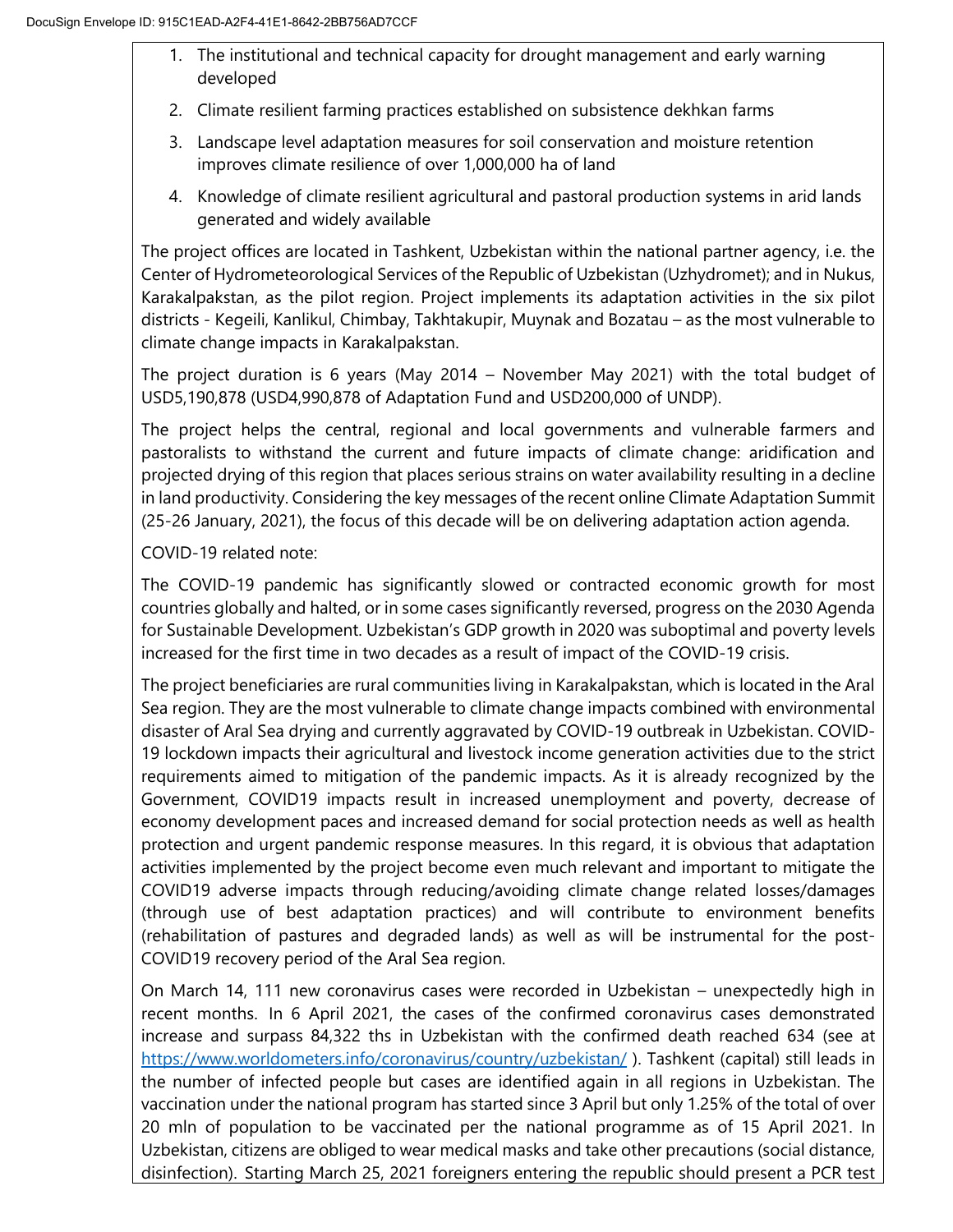certificate issued exclusively by laboratories recognized by the Sanitary and Epidemiological Service of Uzbekistan.

## **IV. TE Purpose**

The TE report will assess the achievement of project results against what was expected to be achieved, and draw lessons that can both improve the sustainability of benefits from this project, and help in the overall enhancement of UNDP programming. The TE report will promote accountability and transparency, and assesses the extent of project accomplishments.

The TE will assess the project performance (in terms of relevance, effectiveness and efficiency), and determine outcomes and impacts (actual and potential) stemming from the project, including their sustainability. The TE will have two primary purposes: (i) to provide evidence of results to meet accountability requirements, and (ii) to promote learning, feedback, and knowledge sharing through results and lessons learned among UNDP, the Adaptation Fund and their national partners such as the Center of Hydrometeorological Services (Uzhydromet) of the Republic of Uzbekistan and its sub-division in Nukus, Karakalpakstan, as well as district administrations and farmers, subsistent small farmers (dekhans) and rural communities of households in the Northern part of Karakalpakstan (namely in 6 pilot districts Kegeili, Kanlikul, Chimbay, Takhtakupir, and Bozatau).

The project is on its last year of the implementation cycle and the TE is included into the Commissioning Unit's. i.e. UNDP Country Office, Evaluation Plan for 2021 as TE's outcomes and recommendations will be instrumental for development of new climate adaptation project proposals for various donors through establishing a sound and well-informed ground for establishment of baselines and conducting an evidence-based situation analysis.

During the COVID pandemic lockdown in 2020, UNDP developed a proposal for the Country Allocation of UNDP COVID-19 Rapid Response Facility Resources for COVID-19 Crisis**,** which was endorsed, and funding was provided. The project contributed to this initiative through supporting the community-based initiatives aimed at improving the socio-economic early recovery and improving welfare and livelihoods. Two hydroponic units equipped with hydrolysis systems designed for disinfection of grains with sodium hypochlorite were installed at Bozatau and Moynak to address the needs in production of the liquid disinfector such as sodium hypochlorite during the COVID19 pandemic, when local population is experiencing with deficit of the personal means of hygiene.

# **V. TE Approach & Methodology**

The TE report must provide evidence-based information that is credible, reliable and useful.

The TE team will review all relevant sources of information including the Project Document, ESSP, Project Inception Report, PPRs, Project Board meeting minutes, Financial and Administration guidelines (SOP), project budget revisions, national strategic and legal documents, and any other materials that the team considers useful for this evidence-based evaluation. The TE team will review the baseline and midterm (AF) Core Indicators/Tracking Tools submitted to the AF GEF at the CEO endorsement and midterm stages respectively, and the terminal Core Indicators/Tracking Tools that must be completed before the TE begins.

The TE team is expected to follow a participatory and consultative approach ensuring close engagement with the Project Team, government counterparts (the NDA to AF), national partner agencies, the UNDP Country Office(s), the Regional Technical Specialist, direct beneficiaries and other stakeholders.

Engagement of stakeholders is vital to a successful TE. Stakeholder involvement should include online interviews with stakeholders who have project responsibilities, including but not limited to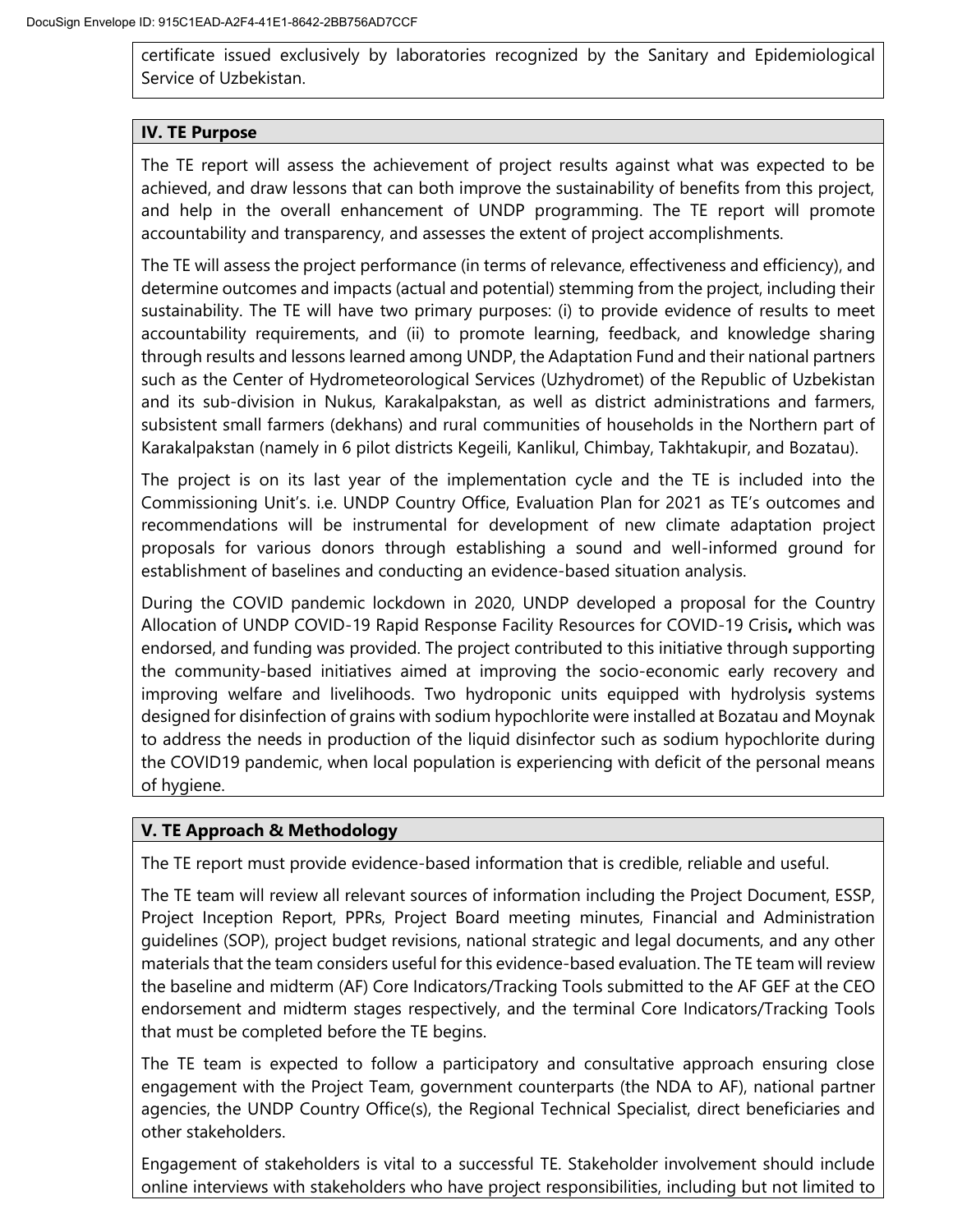Uzhydromet, Ministry of Agriculture, Ministry of Economic Development and Poverty Reduction, Ministry of Finance, Ministry of Water Resources, State Committee of the Republic of Uzbekistan on Ecology and Environment Protection at the national level as well as sub-national partners such as the Council of Ministers of Republic of Karakalpakstan, Jokargi Kenes (Parliament) of the Republic of Karakalpakstan, and relevant regional ministries: Economic Development and Poverty Reduction, Agriculture, and state committees for Forestry, Ecology and Environment Protection and Council of Farmers, Dehkans, and Owners of Household plots of the Republic of Karakalpakstan; senior officials and task team/component leaders, key experts and consultants in the subject area, Project Board, project beneficiaries, academia, local government and CSOs, etc.

As of 11 March 2020, the World Health Organization (WHO) declared COVID-19 a global pandemic as the new coronavirus rapidly spread to all regions of the world. Travel to the country has been restricted since 25 March 2020 and travel in the country is also restricted. In end of 2020 the lockdown was lifted but since March 14, 111 new coronavirus cases were recorded in Uzbekistan – unexpectedly high in recent months. If it is not possible to travel to or within the country for the TE mission then the TE team should develop a methodology that takes this into account the conduct of the TE virtually and remotely, including the use of remote interview methods and extended desk reviews, data analysis, surveys and evaluation questionnaires. This should be detailed in the TE Inception Report and agreed with the Commissioning Unit.

If all or part of the TE is to be carried out virtually then consideration should be taken for stakeholder availability, ability or willingness to be interviewed remotely. In addition, their accessibility to the internet/computer may be an issue as many government and national counterparts may be working from home. These limitations must be reflected in the final TE report.

If a data collection/field mission is not possible then remote interviews may be undertaken through telephone or online (skype, zoom etc.). International consultant can work remotely with national evaluator's support in the field if it is safe for them to operate and travel. The safety of stakeholders, consultants or UNDP staff is the key priority. TE team is expected to conduct online interviews with the project stakeholders and beneficiaries at the project pilot districts (in 6 pilot districts Kegeili, Kanlikul, Chimbay, Takhtakupir, and Bozatau). The field mission to Uzbekistan and visits to the project pilot districts in Karakalpakstan are not envisaged due to COVID19 pandemic lockdown and corresponding restrictions for international and in-country travels and physical meetings. If the pandemic restrictions will not be further applied to in-country travels to the project pilot regions, a mission to the project pilot communities and sites will be envisaged for implementation by a qualified and independent National Evaluator (will be hired) to collect the evidence and feedback from the project beneficiaries as long as it is safe to do so.

The specific design and methodology for the TE should emerge from online consultations between the TE team and the above-mentioned parties regarding what is appropriate and feasible for meeting the TE purpose and objectives and answering the evaluation questions, given limitations of budget, time and data. The TE team must use gender-responsive methodologies and tools and ensure that gender specific issues are addressed, also, other cross-cutting issues and SDGs should be incorporated into the TE report.

The final methodological approach including online interview schedule and data to be used in the evaluation must be clearly outlined in the TE Inception Report and be fully discussed and agreed between UNDP, stakeholders and the TE team. The evaluation team will consist of the International Evaluator (Team Leader) and National Evaluator, who will determine the best methods and tools for collecting and analysis of data, e.g. questionnaires. However, the evaluation team will be able to revise the approach in consultation with the evaluation manager and key stakeholders. These changes in approach should be agreed and reflected in the TE Inception Report.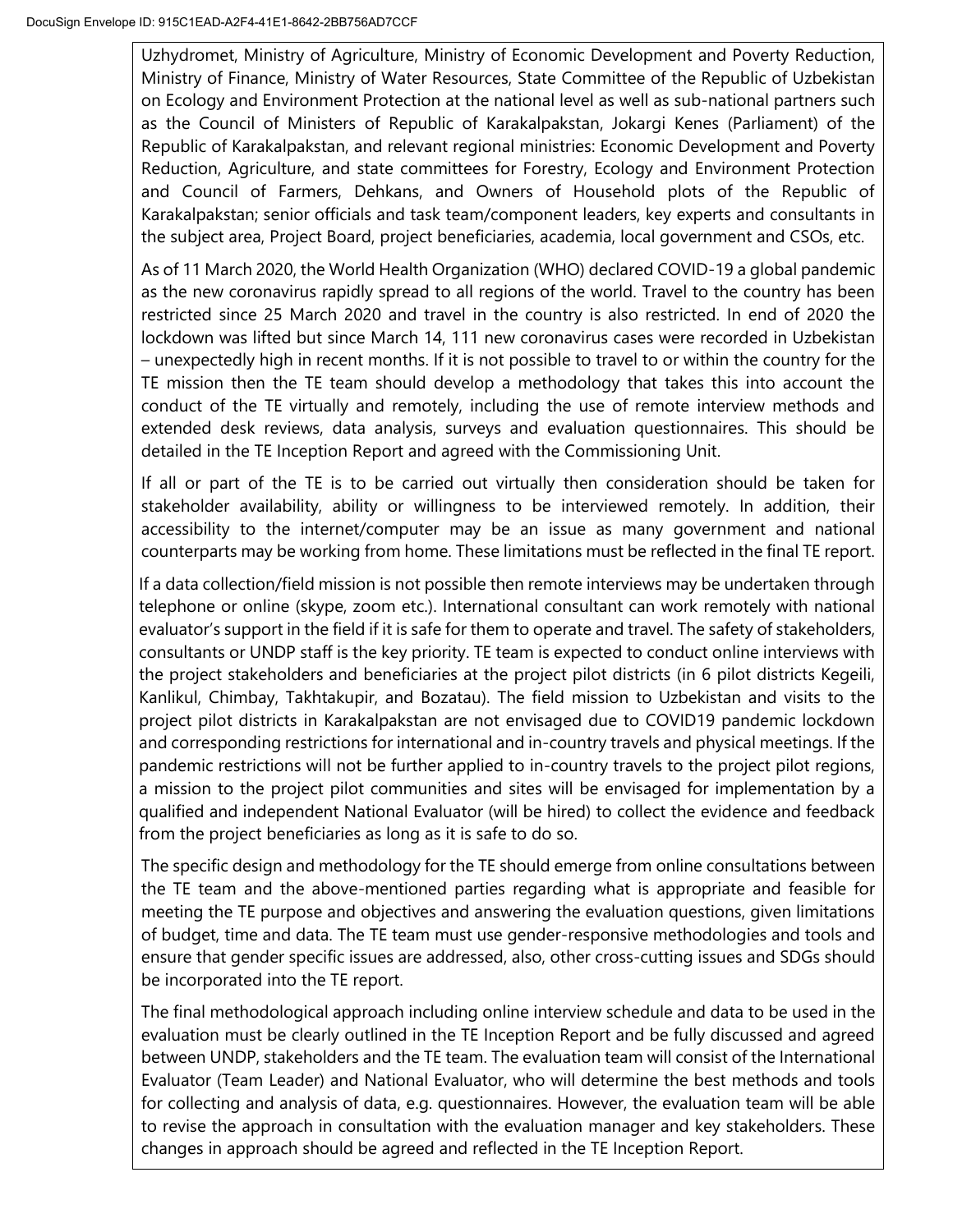The final report must describe the full TE approach used and the rationale for the approach making explicit the underlying assumptions, challenges, strengths and weaknesses about the methods and approach of the evaluation.

## **VI. Detailed Scope of the TE**

The TE will assess project performance against expectations set out in the project's Logical Framework/Results Framework (see ToR Annex A). The TE will assess results according to the criteria outlined in the Guidance for TEs of UNDP-supported AF-financed Projects [\(https://www.adaptation-fund.org/document/guidelines-for-projectprogramme-final](https://eur03.safelinks.protection.outlook.com/?url=https%3A%2F%2Fwww.adaptation-fund.org%2Fdocument%2Fguidelines-for-projectprogramme-final-evaluations%2F&data=04%7C01%7Crano.baykhanova%40undp.org%7C16322c54a0a64ea7f57a08d8d3ff2acc%7Cb3e5db5e2944483799f57488ace54319%7C0%7C0%7C637492440548722295%7CUnknown%7CTWFpbGZsb3d8eyJWIjoiMC4wLjAwMDAiLCJQIjoiV2luMzIiLCJBTiI6Ik1haWwiLCJXVCI6Mn0%3D%7C1000&sdata=E%2FReePeZDJR7QInWL16X1vxgLEEPeDWcd2%2B9uCt04Jk%3D&reserved=0)[evaluations/\)](https://eur03.safelinks.protection.outlook.com/?url=https%3A%2F%2Fwww.adaptation-fund.org%2Fdocument%2Fguidelines-for-projectprogramme-final-evaluations%2F&data=04%7C01%7Crano.baykhanova%40undp.org%7C16322c54a0a64ea7f57a08d8d3ff2acc%7Cb3e5db5e2944483799f57488ace54319%7C0%7C0%7C637492440548722295%7CUnknown%7CTWFpbGZsb3d8eyJWIjoiMC4wLjAwMDAiLCJQIjoiV2luMzIiLCJBTiI6Ik1haWwiLCJXVCI6Mn0%3D%7C1000&sdata=E%2FReePeZDJR7QInWL16X1vxgLEEPeDWcd2%2B9uCt04Jk%3D&reserved=0).

The Findings section of the TE report will cover the topics listed below. A full outline of the TE report's content is provided in ToR Annex C.

The asterisk "(\*)" indicates criteria for which a rating is required.

Findings

- i. Project Design/Formulation
- National priorities and country driven-ness
- Theory of Change
- Gender equality and women's empowerment
- Social and Environmental Standards (Safeguards)
- Analysis of Results Framework: project logic and strategy, indicators
- Assumptions and Risks
- Lessons from other relevant projects (e.g. same focal area) incorporated into project design
- Planned stakeholder participation
- Linkages between project and other interventions within the sector
- Management arrangements
- ii. Project Implementation
- Adaptive management (changes to the project design and project outputs during implementation)
- Actual stakeholder participation and partnership arrangements
- Project Finance and Co-finance
- Monitoring & Evaluation: design at entry (\*), implementation (\*), and overall assessment of M&E (\*)
- Implementing Agency (UNDP) (\*) and Executing Agency (\*), overall project oversight/implementation and execution (\*)
- Risk Management, including Social and Environmental Standards (Safeguards)
- iii. Project Results
- Assess the achievement of outcomes against indicators by reporting on the level of progress for each objective and outcome indicator at the time of the TE and noting final achievements
- Relevance (\*), Effectiveness (\*), Efficiency (\*) and overall project outcome (\*)
- Sustainability: financial  $(*)$ , socio-political  $(*)$ , institutional framework and governance  $(*)$ , environmental (\*), overall likelihood of sustainability (\*)
- Country ownership
- Gender equality and women's empowerment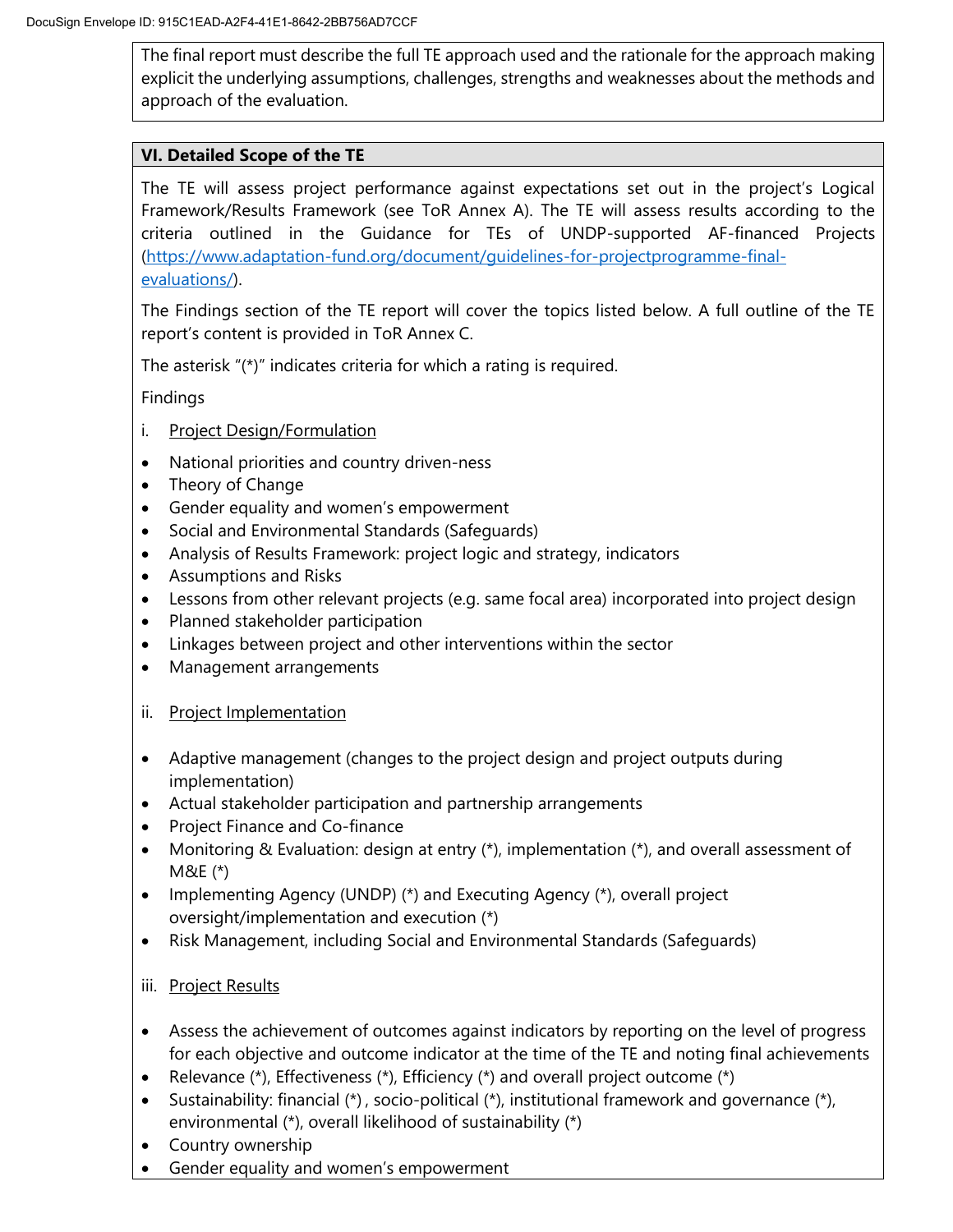- Cross-cutting issues (poverty alleviation, improved governance, climate change mitigation and adaptation, disaster prevention and recovery, human rights, capacity development, South-South cooperation, knowledge management, volunteerism, etc., as relevant)
- GEF Additionality
- Catalytic Role / Replication Effect
- Progress to impact

 $\overline{a}$ 

Main Findings, Conclusions, Recommendations and Lessons Learned

- The TE team will include a summary of the main findings of the TE report. Findings should be presented as statements of fact that are based on analysis of the data.
- The section on conclusions will be written in light of the findings. Conclusions should be comprehensive and balanced statements that are well substantiated by evidence and logically connected to the TE findings. They should highlight the strengths, weaknesses and results of the project, respond to key evaluation questions and provide insights into the identification of and/or solutions to important problems or issues pertinent to project beneficiaries, UNDP and the AF, including issues in relation to gender equality and women's empowerment.
- Recommendations should provide concrete, practical, feasible and targeted recommendations directed to the intended users of the evaluation about what actions to take and decisions to make. The recommendations should be specifically supported by the evidence and linked to the findings and conclusions around key questions addressed by the evaluation.
- The TE report should also include lessons that can be taken from the evaluation, including best practices in addressing issues relating to relevance, performance and success that can provide knowledge gained from the particular circumstance (programmatic and evaluation methods used, partnerships, financial leveraging, etc.) that are applicable to other AF and UNDP interventions. When possible, the TE team should include examples of good practices in project design and implementation.
- It is important for the conclusions, recommendations and lessons learned of the TE report to incorporate gender equality and empowerment of women.

The TE report will include an Evaluation Ratings Table, as shown below:

# **ToR Table 2: Evaluation Ratings Table for the full-sized project titled "Developing climate resilience of farming communities in the drought prone parts of Uzbekistan"**

| Monitoring & Evaluation (M&E)               | Rating <sup>1</sup> |
|---------------------------------------------|---------------------|
| M&E design at entry                         |                     |
| M&E Plan Implementation                     |                     |
| Overall Quality of M&E                      |                     |
| Implementation & Execution                  | Rating              |
| Quality of UNDP Implementation/Oversight    |                     |
| Quality of Implementing Partner Execution   |                     |
| Overall quality of Implementation/Execution |                     |
| <b>Assessment of Outcomes</b>               | Rating              |
| Relevance                                   |                     |
| Effectiveness                               |                     |
| Efficiency                                  |                     |

<sup>1</sup> Outcomes, Effectiveness, Efficiency, M&E, Implementation/Oversight & Execution, Relevance are rated on a 6-point scale: 6=Highly Satisfactory (HS), 5=Satisfactory (S), 4=Moderately Satisfactory (MS), 3=Moderately Unsatisfactory (MU), 2=Unsatisfactory (U), 1=Highly Unsatisfactory (HU). Sustainability is rated on a 4-point scale: 4=Likely (L), 3=Moderately Likely (ML), 2=Moderately Unlikely (MU), 1=Unlikely (U)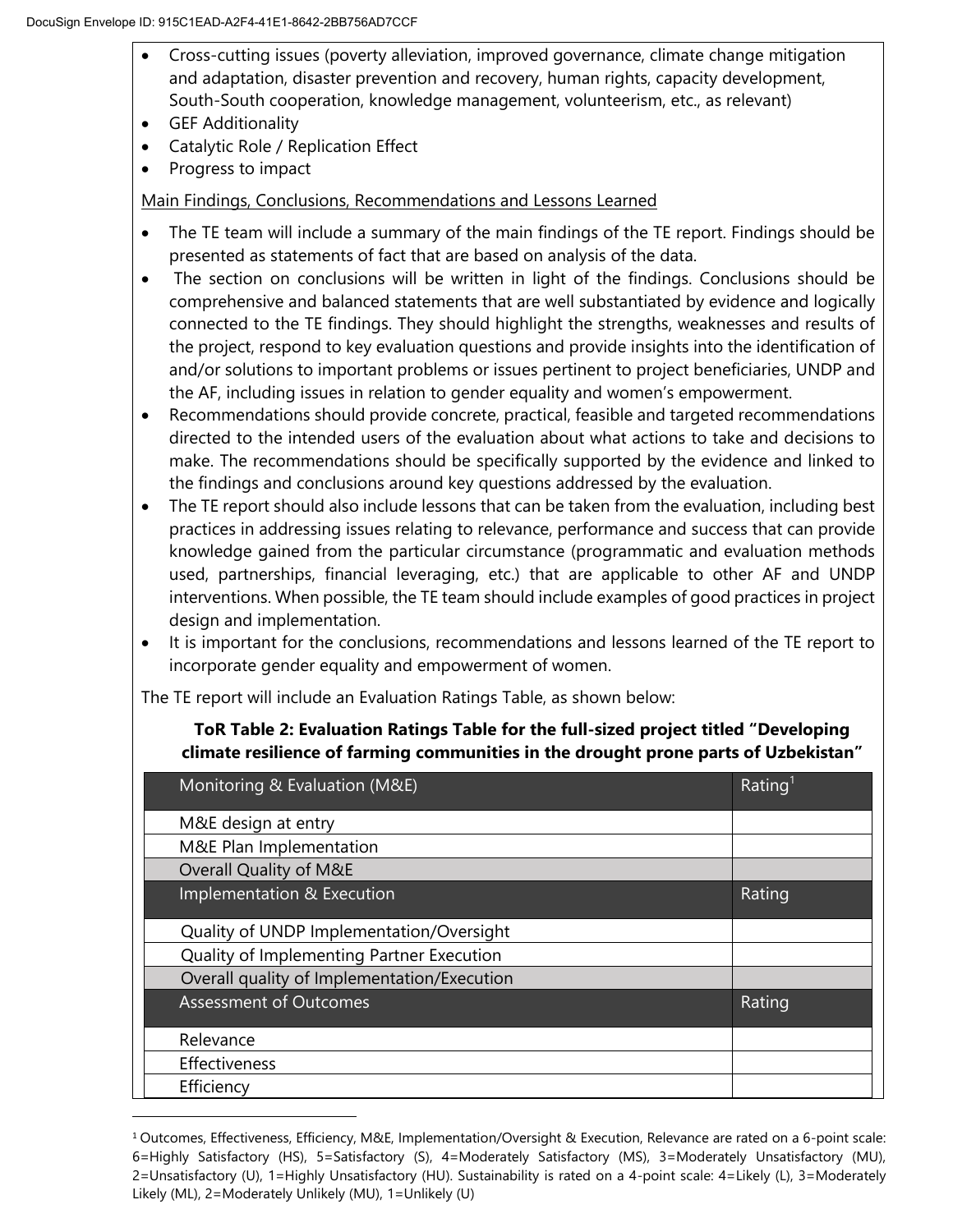| <b>Overall Project Outcome Rating</b>  |        |
|----------------------------------------|--------|
| Sustainability                         | Rating |
| Financial resources                    |        |
|                                        |        |
| Socio-political/economic               |        |
| Institutional framework and governance |        |
| Environmental                          |        |
| Overall Likelihood of Sustainability   |        |

# **VII Evaluation Questions**

The evaluation will take into account criteria such as **relevance, effectivenes**s**, efficiency, sustainability,** to review the final results and progress of the project. Below are the guiding evaluation questions. The questions will be further agreed with the evaluation team through the inception report.

# **Relevance:**

- To what extent was the project in line with the national development priorities, the country programme's outputs and outcomes, the UNDP Strategic Plan and the SDGs?
- To what extent does the project contribute to the theory of change for the relevant country programme outcome?
- To what extent were lessons learned from other relevant projects considered in the project's design?
- To what extent were perspectives of those who could affect the outcomes, and those who could contribute information or other resources to the attainment of stated results, taken into account during the project design processes?
- To what extent does the project contribute to gender equality, the empowerment of women and the human rights-based approach?
- To what extent has the project been appropriately responsive to political, legal, economic, institutional, etc., changes in the country?
- To what extent has the project contributed to covid-19 response?

# **Effectiveness**

- To what extent did the project contribute to the country programme outcomes and outputs, the SDGs, the UNDP Strategic Plan and national development priorities?
- To what extent were the project outputs achieved?
- What factors have contributed to achieving or not achieving intended country programme outputs and outcomes?
- To what extent has the UNDP partnership strategy been appropriate and effective?
- What factors contributed to effectiveness or ineffectiveness?
- In which areas does the project have the greatest achievements? Why and what have been the supporting factors? How can the project build on or expand these achievements?
- In which areas does the project have the fewest achievements? What have been the constraining factors and why? How can or could they be overcome?
- What, if any, alternative strategies would have been more effective in achieving the project's objectives?
- Are the projects objectives and outputs clear, practical and feasible within its frame?  $\cdot$  To what extent have stakeholders been involved in project implementation?
- To what extent are project management and implementation participatory and is this participation contributing towards achievement of the project objectives?
- To what extent has the project been appropriately responsive to the needs of the national constituents and changing partner priorities?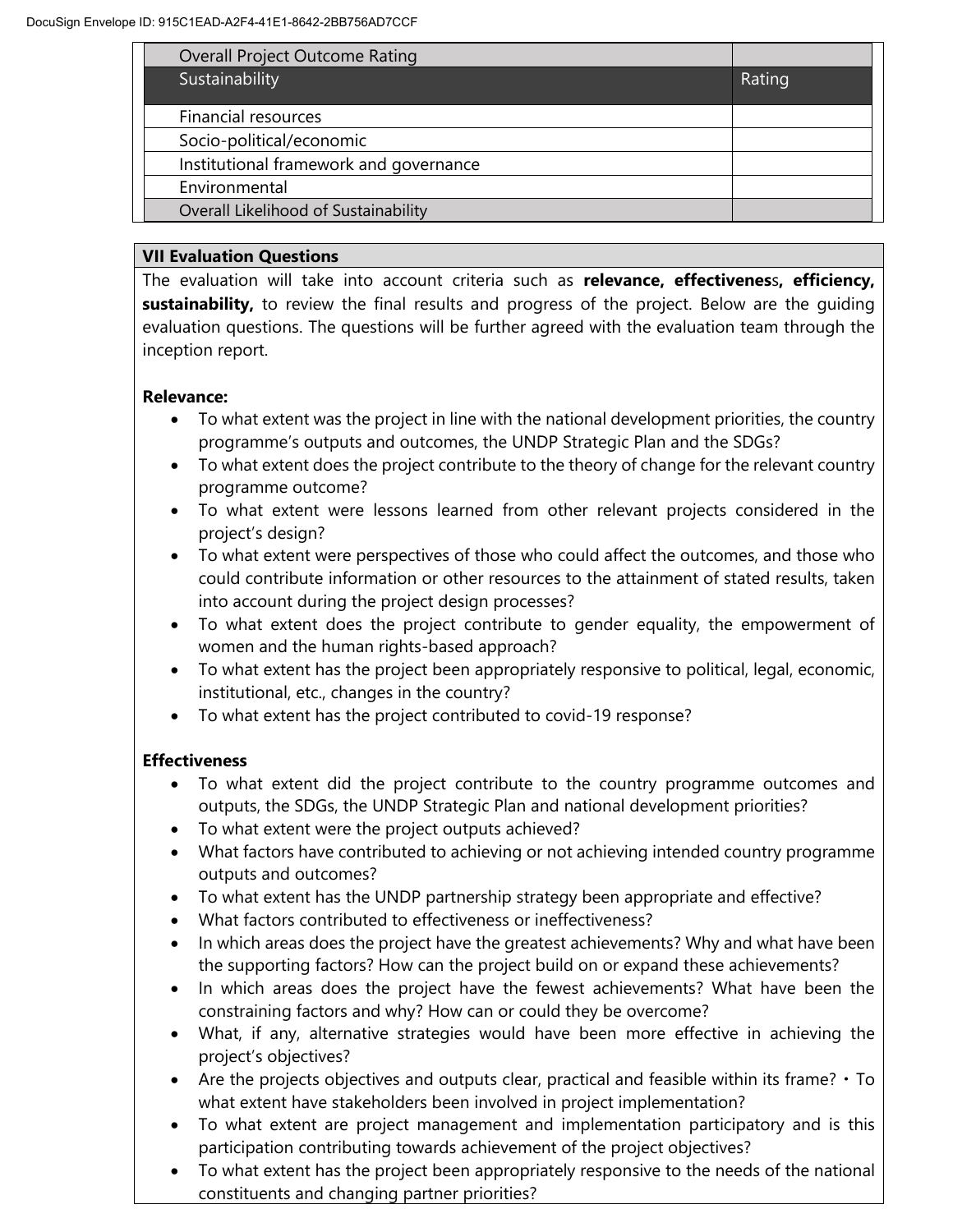To what extent has the project contributed to gender equality, the empowerment of women and the realization of human rights?

# **Efficiency**

- To what extent was the project management structure as outlined in the project document efficient in generating the expected results?
- To what extent have the UNDP project implementation strategy and execution been efficient and cost-effective?
- To what extent has there been an economical use of financial and human resources? Have resources (funds, human resources, time, expertise, etc.) been allocated strategically to achieve outcomes?
- To what extent have resources been used efficiently? Have activities supporting the strategy been cost-effective?
- To what extent have project funds and activities been delivered in a timely manner?
- To what extent do the M&E systems utilized by UNDP ensure effective and efficient project management?

# **Sustainability**

- Are there any financial risks that may jeopardize the sustainability of project outputs?
- To what extent will financial and economic resources be available to sustain the benefits achieved by the project?
- Are there any social or political risks that may jeopardize sustainability of project outputs and the project's contributions to country programme outputs and outcomes?
- Do the legal frameworks, policies and governance structures and processes within which the project operates pose risks that may jeopardize sustainability of project benefits?
- To what extent did UNDP actions pose an environmental threat to the sustainability of project outputs?
- What is the risk that the level of stakeholders' ownership will be sufficient to allow for the project benefits to be sustained?
- To what extent do mechanisms, procedures and policies exist to allow primary stakeholders to carry forward the results attained on gender equality, empowerment of women, human rights and human development?
- To what extent do stakeholders support the project's long-term objectives?
- To what extent are lessons learned being documented by the project team on a continual basis and shared with appropriate parties who could learn from the project?
- To what extent do project interventions have well-designed and well-planned exit strategies?
- What could be done to strengthen exit strategies and sustainability?

# **VIII. Timeframe**

The total duration of the TE will be approximately 30 working days over a time period of 12 weeks starting on 10 June 2021. The tentative TE timeframe is as follows:

| Timeframe <sup>'</sup> | Activity                                                   |  |
|------------------------|------------------------------------------------------------|--|
| 19 May 2021            | Application closes                                         |  |
| 15 August 2021         | Selection of TE team                                       |  |
| 16 August 2021         | Preparation period for TE team (handover of documentation) |  |
| 23 August 2021, 4 days | Document review and preparation of TE Inception Report     |  |
| 30 August 2021, 5 days | Finalization and Validation of TE Inception Report         |  |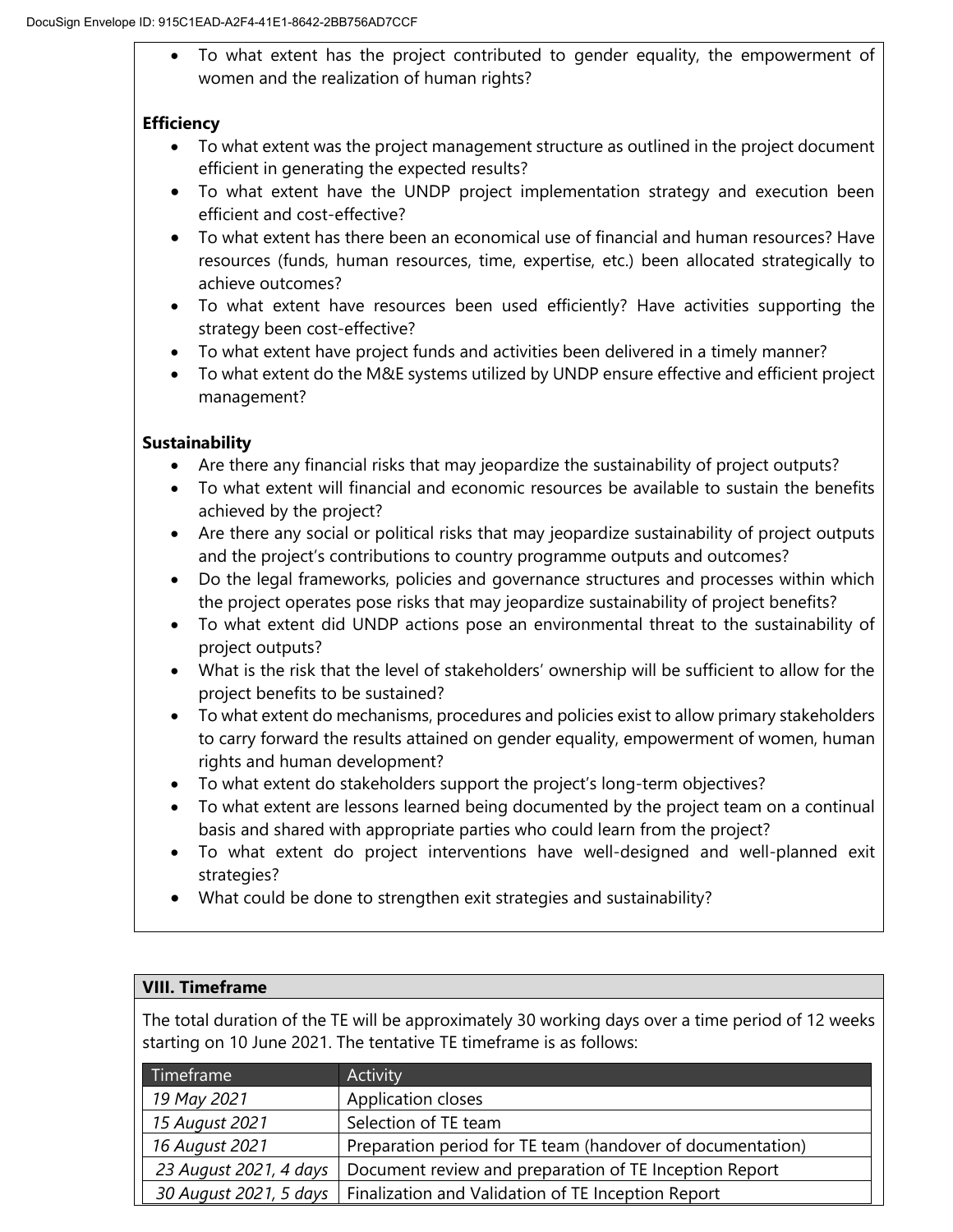| 4 September 2021, 12 | Stakeholder online meetings, interviews, etc.                   |  |
|----------------------|-----------------------------------------------------------------|--|
| days                 |                                                                 |  |
| 15 September 2021    | Presentation of initial findings                                |  |
| 22 September 2021, 9 | Preparation of draft TE report                                  |  |
| days                 |                                                                 |  |
| 30 September 2021    | Circulation of draft TE report for comments                     |  |
| 19 October 2021      | Incorporation of comments on draft TE report into Audit Trail & |  |
|                      | finalization of TE report                                       |  |
| 22 October 2021      | Preparation and Issuance of Management Response                 |  |
| N/A                  | Concluding Stakeholder Workshop (optional)                      |  |
| 31 October 2021      | Expected date of full TE completion                             |  |

Options for stakeholder online meetings, interviews, etc. should be provided in the TE Inception Report.

|                | <b>IX. TE Deliverables</b>        |                                                                                                                                                                                                           |                                                                                                                |                                                                                                                      |
|----------------|-----------------------------------|-----------------------------------------------------------------------------------------------------------------------------------------------------------------------------------------------------------|----------------------------------------------------------------------------------------------------------------|----------------------------------------------------------------------------------------------------------------------|
| $\#$           | Deliverable                       | Description                                                                                                                                                                                               | Timing                                                                                                         | Responsibilities                                                                                                     |
| $\mathbf{1}$   | TE Inception<br>Report            | TE team clarifies<br>objectives,<br>methodology and<br>timing of the TE                                                                                                                                   | No later than 2<br>weeks before<br>stakeholder<br>online meetings,<br>interviews, etc., by<br>4 September 2021 | TE team submits<br>Inception Report to<br>Commissioning Unit and<br>project management                               |
| $\overline{2}$ | Presentation                      | <b>Initial Findings</b>                                                                                                                                                                                   | End of<br>stakeholder<br>online meetings,<br>interviews, etc., by<br>15<br>September2021                       | TE team presents to<br>Commissioning Unit and<br>project management                                                  |
| $\overline{3}$ | Draft TE Report                   | Full draft report (using<br>quidelines on report<br>content in ToR Annex<br>C) with annexes                                                                                                               | Within 3 weeks of<br>end of<br>stakeholder<br>online meetings,<br>interviews, etc., by<br>30 September<br>2021 | TE team submits to<br><b>Commissioning Unit;</b><br>reviewed by RTA, Project<br>Coordinating Unit, GEF<br><b>OFP</b> |
| 5              | Final TE Report*<br>+ Audit Trail | Revised final report<br>and TE Audit trail in<br>which the TE details<br>how all received<br>comments have (and<br>have not) been<br>addressed in the final<br>TE report (See template<br>in ToR Annex H) | Within 1 week of<br>receiving<br>comments on<br>draft report by 19<br>October 2021                             | TE team submits both<br>documents to the<br><b>Commissioning Unit</b>                                                |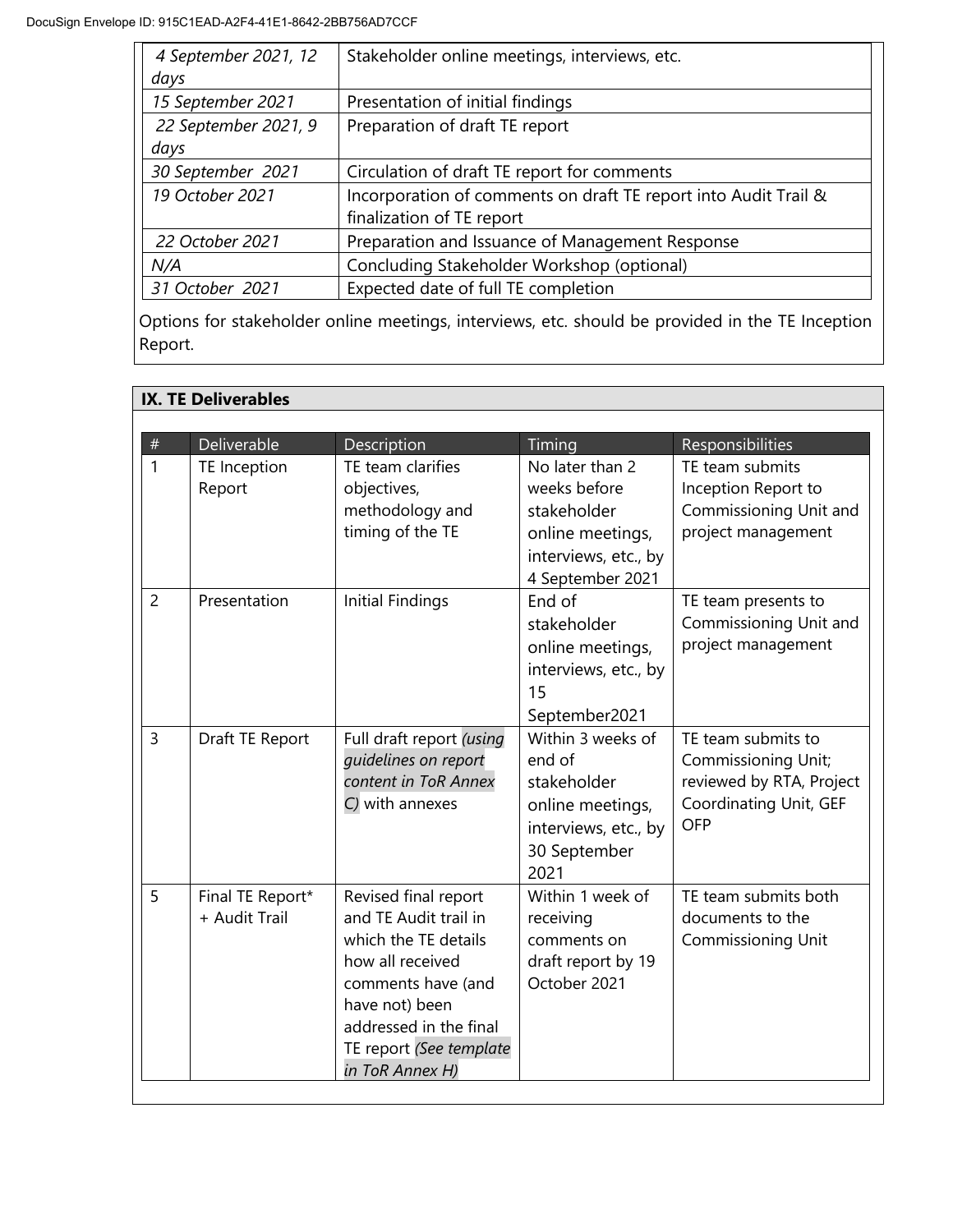\*All final TE reports will be quality assessed by the UNDP Independent Evaluation Office (IEO). Details of the IEO's quality assessment of decentralized evaluations can be found in Section 6 of the UNDP Evaluation Guidelines. $2<sup>2</sup>$ 

### **X. TE Arrangements**

The principal responsibility for managing the TE resides with the Commissioning Unit. The Commissioning Unit for this project's TE is the UNDP Country Office.

The Commissioning Unit will contract the evaluators. An updated stakeholder list with contact details (phone and email) will be provided by the Commissioning Unit to the TE team. The Project Team will be responsible for liaising with the TE team to provide all relevant documents, set up online stakeholder interviews.

## **XI. TE Team Composition**

A team of two independent evaluators will conduct the TE – one team leader (with experience and exposure to projects and evaluations in other regions) and one team national expert. The team leader will be responsible for the overall design and writing of the TE report, etc. The national expert will assess emerging trends with respect to regulatory frameworks, budget allocations, capacity building, work with the Project Team in arranging stakeholder online meetings, interviews, etc., providing translation to local language, collecting stakeholders' feedback, etc.)

UNDP will sign the contract with the International Consultant in accordance with the approved UNDP procurement procedures for an individual contract. Payment for services will be made from the Project funds with satisfactory discharge of duties and achievement of results. The results of the work shall be approved by the UNDP DRR through RM Associate/CO M&E focal point.

- The Consultant will work under the direct supervision of the UNDP DRR, with support from RM Associate/CO M&E focal point
- The Consultant is responsible for the quality and timely submission of the deliverables;
- The Consultant ensures timely and rational planning, implementation of activities and achievement of results in accordance with the Terms of Reference;
- The Consultant provides the results of work in accordance with Deliverables;
- The Consultant shall provide reports in electronic form in MS Word format in English.

Prior to approval of the final report, UNDP Project Manager, in close coordination with RM Associate/CO M&E focal point and UNDP DRR will circulate the draft for comments to government counterparts: Uzhydromet of Uzbekistan, Project Board key members and GEF-UNDP RTA. UNDP and the stakeholders will submit comments and suggestions within 10 working days after receiving the draft. The finalized Terminal Evaluation Report, addressing all comments received shall be submitted by 30 August 2021.

If any discrepancies have emerged between the findings of the evaluation team and the aforementioned parties, these should be explained in an annex attached to the final report.

The evaluator(s) cannot have participated in the project preparation, formulation and/or implementation (including the writing of the project document), must not have conducted this project's Mid-Term Review and should not have a conflict of interest with the project's related activities.

 $\overline{a}$ 

<sup>&</sup>lt;sup>2</sup> Access at: http://web.undp.org/evaluation/guideline/section-6.shtml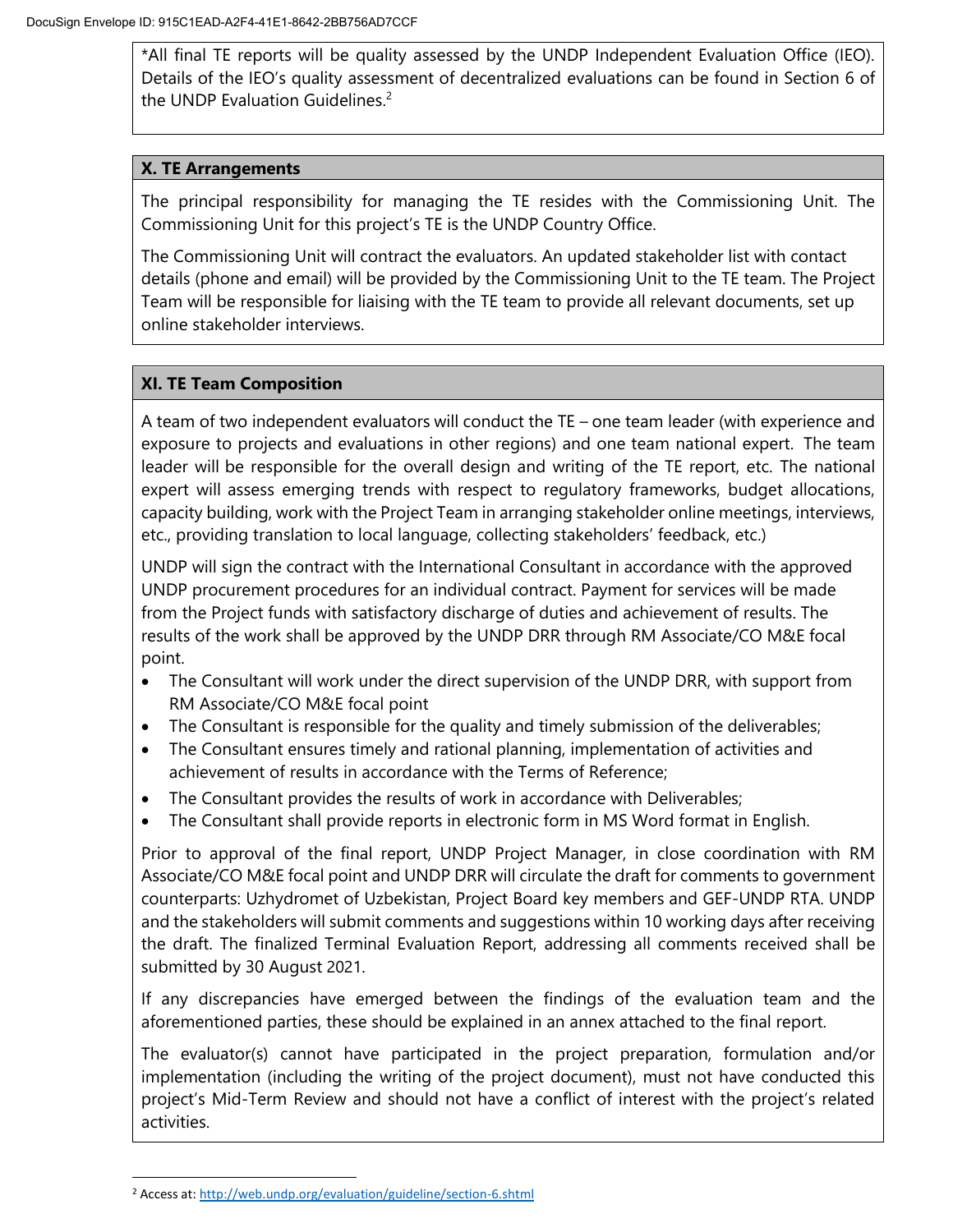The selection of the Team Leader (international evaluator) will be aimed at maximizing the overall "team" qualities in the following areas:

# Education

 Master's degree in climate science (adaptation), environment protection, natural resources management or other closely related field;

## **Experience**

- Relevant experience with results-based management evaluation methodologies;
- Experience applying SMART indicators and reconstructing or validating baseline scenarios;
- Competence in adaptive management, as applied to climate change adaptation*;*
- Experience in evaluating projects;
- Experience working in Central Asian countries*;*
- Experience in relevant technical areas for at least 10 years;
- Demonstrated understanding of issues related to gender and climate change adaptation*;* experience in gender responsive evaluation and analysis;
- Excellent communication skills;
- Demonstrable analytical skills;
- Project evaluation/review experience within United Nations system will be considered an asset;
- Experience with implementing evaluations remotely will be considered an asset.

## **Language**

Fluency in written and spoken English. Knowledge of Russian will be considered an asset

# **XII. Evaluator Ethics**

The TE team will be held to the highest ethical standards and is required to sign a code of conduct upon acceptance of the assignment. This evaluation will be conducted in accordance with the principles outlined in the UNEG 'Ethical Guidelines for Evaluation'. The evaluator must safeguard the rights and confidentiality of information providers, interviewees and stakeholders through measures to ensure compliance with legal and other relevant codes governing collection of data and reporting on data. The evaluator must also ensure security of collected information before and after the evaluation and protocols to ensure anonymity and confidentiality of sources of information where that is expected. The information knowledge and data gathered in the evaluation process must also be solely used for the evaluation and not for other uses without the express authorization of UNDP and partners.

# **XIII. Payment Schedule**

- 20% payment upon satisfactory delivery of the final TE Inception Report and approval by the Commissioning Unit
- 40% payment upon satisfactory delivery of the draft TE report to the Commissioning Unit
- 40% payment upon satisfactory delivery of the final TE report and approval by the Commissioning Unit and RTA (via signatures on the TE Report Clearance Form) and delivery of completed TE Audit Trail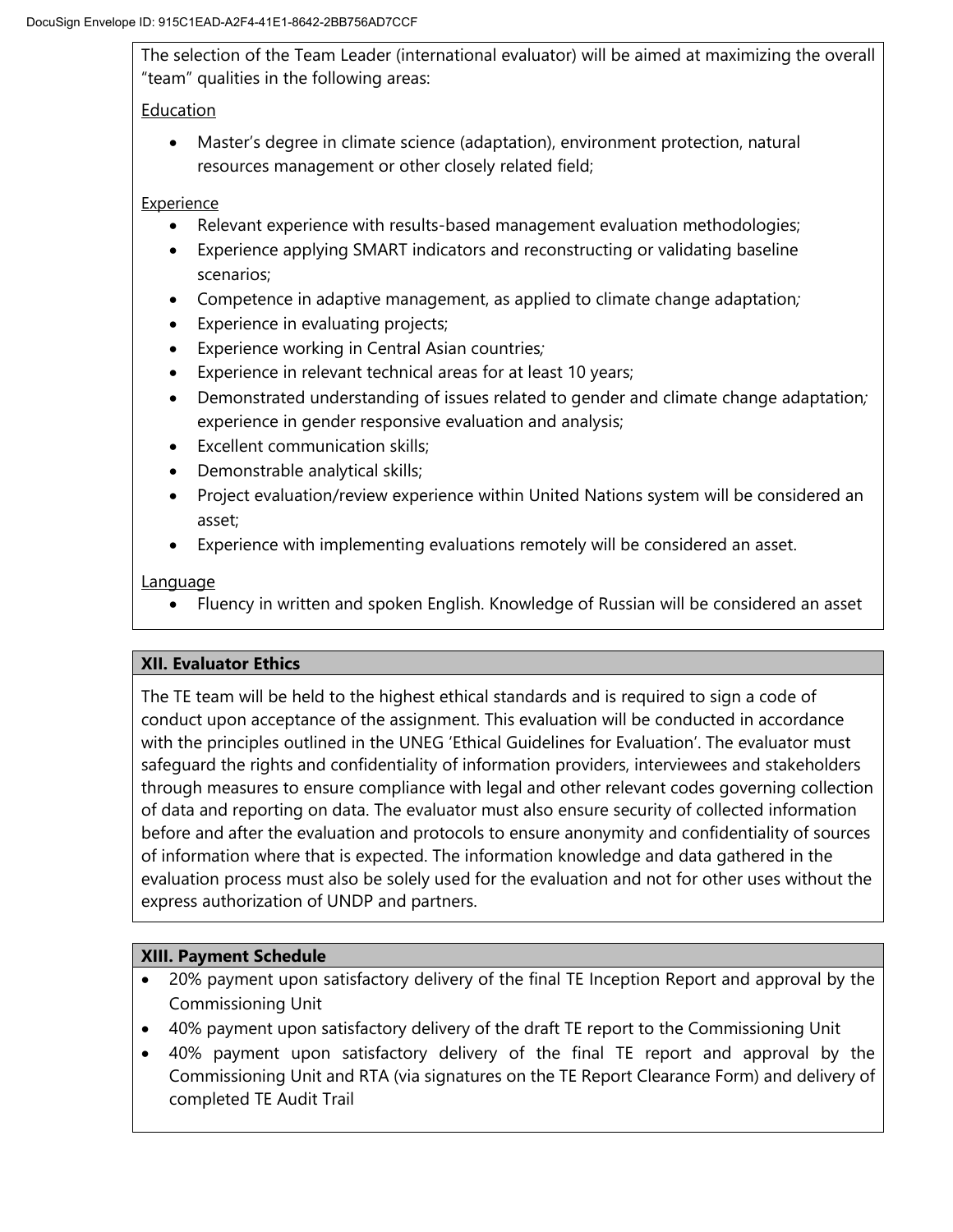Criteria for issuing the final payment of  $40\%$ <sup>3</sup>:

- The final TE report includes all requirements outlined in the TE TOR and is in accordance with the TE guidance.
- The final TE report is clearly written, logically organized, and is specific for this project (i.e. text has not been cut & pasted from other TE reports).
- The Audit Trail includes responses to and justification for each comment listed.

In line with the UNDP's financial regulations, when determined by the Commissioning Unit and/or the consultant that a deliverable or service cannot be satisfactorily completed due to the impact of COVID-19 and limitations to the TE, that deliverable or service will not be paid.

Due to the current COVID-19 situation and its implications, a partial payment may be considered if the consultant invested time towards the deliverable but was unable to complete to circumstances beyond his/her control.

## **XIV. Application Process<sup>4</sup>**

 $\overline{a}$ 

Recommended Presentation of Proposal:

- a) Letter of Confirmation of Interest and Availability using the **template<sup>5</sup> provided by** UNDP;
- b) **CV** and a **Personal History Form** [\(P11 form](http://www.undp.org/content/dam/undp/library/corporate/Careers/P11_Personal_history_form.doc)<sup>6</sup>);
- c) Brief description **of approach to work/technical proposal** of why the individual considers him/herself as the most suitable for the assignment, and a proposed methodology on how they will approach and complete the assignment; (max 1 page)
- d) **Financial Proposal** that indicates the all-inclusive fixed total contract price, supported by a breakdown of costs, as per template attached to the [Letter of Confirmation of Interest](https://popp.undp.org/_layouts/15/WopiFrame.aspx?sourcedoc=/UNDP_POPP_DOCUMENT_LIBRARY/Public/PSU_%20Individual%20Contract_Offerors%20Letter%20to%20UNDP%20Confirming%20Interest%20and%20Availability.docx&action=default)  [template.](https://popp.undp.org/_layouts/15/WopiFrame.aspx?sourcedoc=/UNDP_POPP_DOCUMENT_LIBRARY/Public/PSU_%20Individual%20Contract_Offerors%20Letter%20to%20UNDP%20Confirming%20Interest%20and%20Availability.docx&action=default) If an applicant is employed by an organization/company/institution, and he/she expects his/her employer to charge a management fee in the process of releasing him/her to UNDP under Reimbursable Loan Agreement (RLA), the applicant must indicate at this point, and ensure that all such costs are duly incorporated in the financial proposal submitted to UNDP.

Applicants are requested to apply online through the UNDP website at [http://www.undp.uz.](http://www.undp.uz/) Application shall be submitted by indicated deadline. Incomplete applications will be excluded from further consideration. Application should contain a current and complete C.V. or PH form with indication of the e-mail and phone contact. Shortlisted candidates will be requested to submit a price offer indicating the total cost of the assignment (including daily fee, per diem and travel costs). Incomplete applications will be excluded from further consideration.

<sup>&</sup>lt;sup>3</sup> The Commissioning Unit is obligated to issue payments to the TE team as soon as the terms under the ToR are fulfilled. If there is an ongoing discussion regarding the quality and completeness of the final deliverables that cannot be resolved between the Commissioning Unit and the TE team, the Regional M&E Advisor and Vertical Fund Directorate will be consulted. If needed, the Commissioning Unit's senior management, Procurement Services Unit and Legal Support Office will be notified as well so that a decision can be made about whether or not to withhold payment of any amounts that may be due to the evaluator(s), suspend or terminate the contract and/or remove the individual contractor from any applicable rosters. See the UNDP Individual Contract Policy for further details:

https://popp.undp.org/\_layouts/15/WopiFrame.aspx?sourcedoc=/UNDP\_POPP\_DOCUMENT\_LIBRARY/Public/PSU\_Individual%20Contract [Individual%20Contract%20Policy.docx&action=default](https://popp.undp.org/_layouts/15/WopiFrame.aspx?sourcedoc=/UNDP_POPP_DOCUMENT_LIBRARY/Public/PSU_Individual%20Contract_Individual%20Contract%20Policy.docx&action=default)

<sup>4</sup> Engagement of evaluators should be done in line with guidelines for hiring consultants in the POPP <https://popp.undp.org/SitePages/POPPRoot.aspx>

<sup>5</sup>[https://intranet.undp.org/unit/bom/pso/Support%20documents%20on%20IC%20Guidelines/Template%20for%20Confirmation%20of%2](https://intranet.undp.org/unit/bom/pso/Support%20documents%20on%20IC%20Guidelines/Template%20for%20Confirmation%20of%20Interest%20and%20Submission%20of%20Financial%20Proposal.docx) [0Interest%20and%20Submission%20of%20Financial%20Proposal.docx](https://intranet.undp.org/unit/bom/pso/Support%20documents%20on%20IC%20Guidelines/Template%20for%20Confirmation%20of%20Interest%20and%20Submission%20of%20Financial%20Proposal.docx) 

<sup>6</sup> [http://www.undp.org/content/dam/undp/library/corporate/Careers/P11\\_Personal\\_history\\_form.doc](http://www.undp.org/content/dam/undp/library/corporate/Careers/P11_Personal_history_form.doc)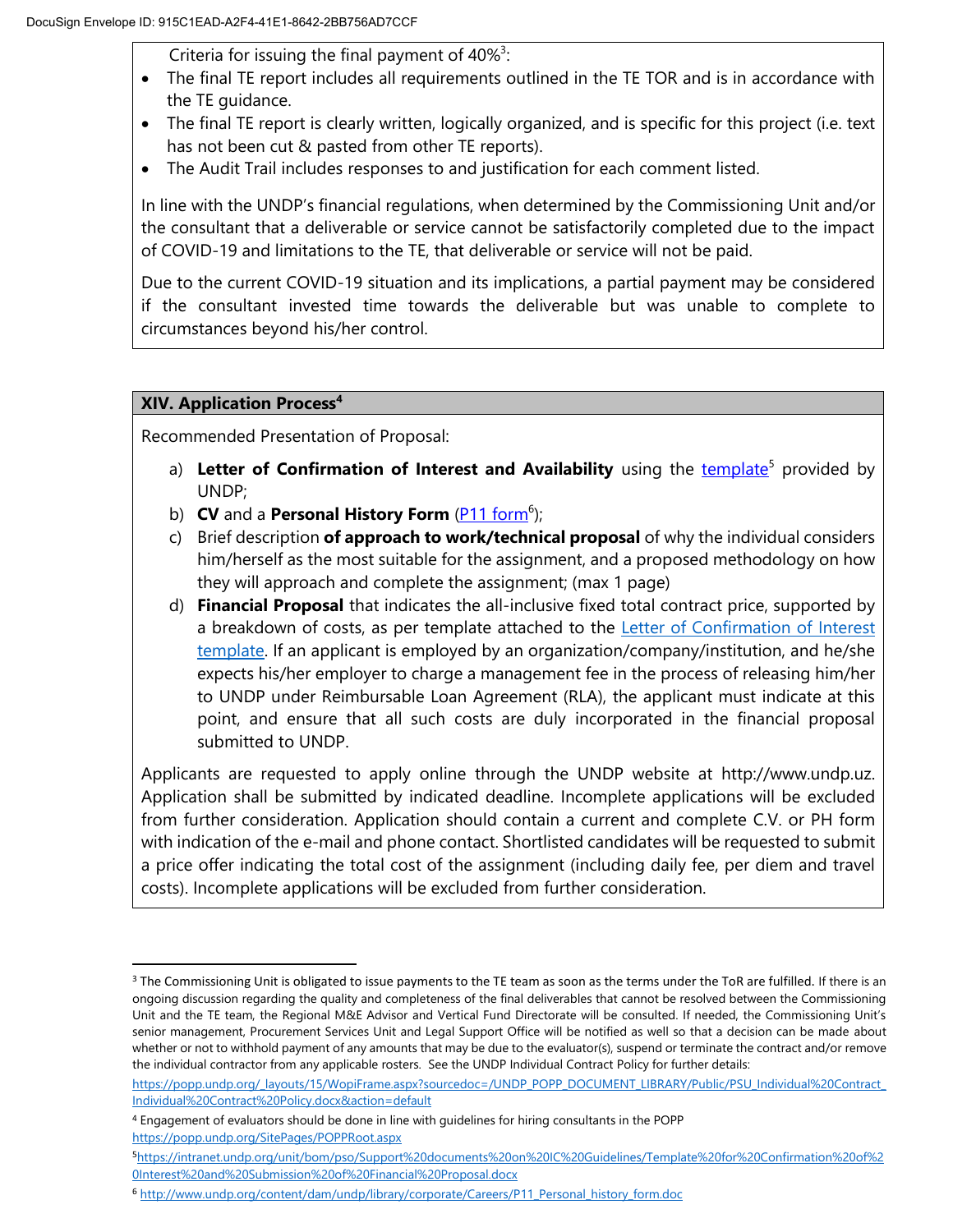**Criteria for Evaluation of Proposal:** Only those applications which are responsive and compliant will be evaluated. Offers will be evaluated according to the Combined Scoring method – where the educational background and experience on similar assignments will be weighted at 70% and the price proposal will weigh as 30% of the total scoring. The applicant receiving the Highest Combined Score that has also accepted UNDP's General Terms and Conditions will be awarded the contract.

### **XV. TOR Annexes**

- ToR Annex A: Project Logical/Results Framework
- ToR Annex B: Project Information Package to be reviewed by TE team
- ToR Annex C: Content of the TE report
- ToR Annex D: Evaluation Criteria Matrix template
- ToR Annex E: UNEG Code of Conduct for Evaluators
- ToR Annex F: TE Rating Scales
- ToR Annex G: TE Report Clearance Form
- ToR Annex H: TE Audit Trail

UNDP is an equal opportunity employer. Qualified female candidates, people with disabilities, and minorities are highly encouraged to apply. UNDP Gender Balance in Management Policy promotes achievement of gender balance among its staff at all levels.

| XVI. Signatures - Post Description Certification |                 |
|--------------------------------------------------|-----------------|
| Incumbent (if applicable)                        |                 |
| Name Richard Sobey<br>16-Aug-2021<br>Date        | RV<br>Signature |
| Officer of Commissioning Unit                    |                 |
| Name / Title                                     | Doina Munteanu  |
| Ms. Doina Munteanu                               | Signature       |
| Date                                             | 17-Aug-2021     |
| Deputy Resident Representative                   |                 |
| <b>UNDP Uzbekistan</b>                           |                 |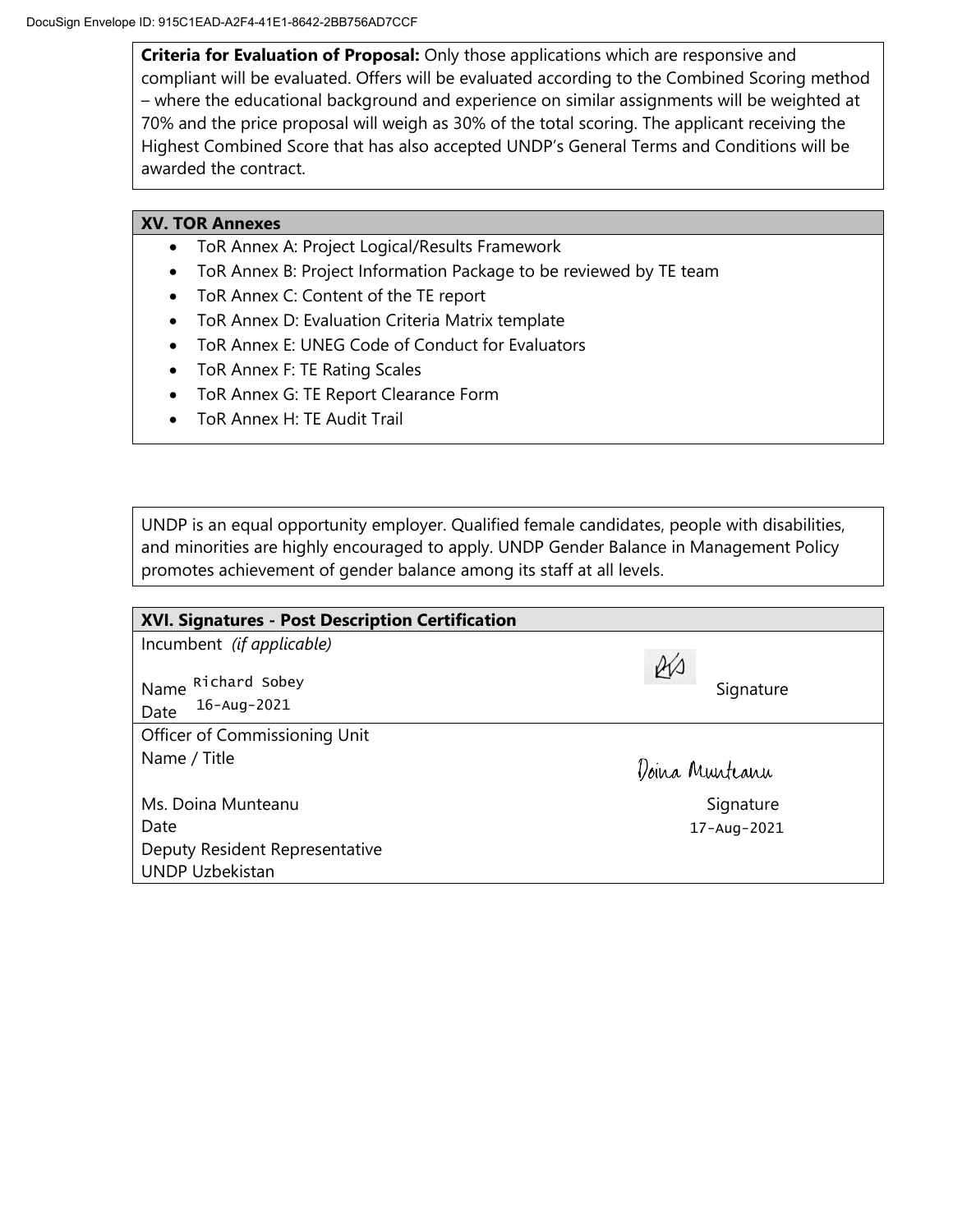# **ToR Annex A: Project Logical/Results Framework**

ADJUSTED TARGETS BASED ON PROJECT RESULTS FRAMEWORK (ADAPTATION FUND TEMPLATE) AT THE INCEPTION PHASE

| <b>Outcomes and indicators</b>                                                                                                                                                                                                                                                                                                                                                                                                                     | <b>Baseline</b>                                                                                                                                                                                                                                                                                                                                                                                                                                                                                                                                                                                                                                                                                                                                                                                                                                                                                                                                                                                                                                                                    | <b>Targets and Milestones (initial as</b><br>per Project Document)                                                                                                                                                                                                                                                                                                                                                                                                                                                                                                                                                                                                                 | <b>Targets and Milestones</b><br>(adjusted based on decision of<br><b>Inception Workshop)</b> | Justification for adjusted<br>indicators and targets |
|----------------------------------------------------------------------------------------------------------------------------------------------------------------------------------------------------------------------------------------------------------------------------------------------------------------------------------------------------------------------------------------------------------------------------------------------------|------------------------------------------------------------------------------------------------------------------------------------------------------------------------------------------------------------------------------------------------------------------------------------------------------------------------------------------------------------------------------------------------------------------------------------------------------------------------------------------------------------------------------------------------------------------------------------------------------------------------------------------------------------------------------------------------------------------------------------------------------------------------------------------------------------------------------------------------------------------------------------------------------------------------------------------------------------------------------------------------------------------------------------------------------------------------------------|------------------------------------------------------------------------------------------------------------------------------------------------------------------------------------------------------------------------------------------------------------------------------------------------------------------------------------------------------------------------------------------------------------------------------------------------------------------------------------------------------------------------------------------------------------------------------------------------------------------------------------------------------------------------------------|-----------------------------------------------------------------------------------------------|------------------------------------------------------|
| <b>Outcome 1: Institutional and</b><br>technical capacity for drought<br>management and early warning<br>developed<br>Indicator 1.1: Number and<br>quality of forecasts and drought<br>early warnings for<br>Karakalpakstan region;<br>Indicator 1.2: Percentage of<br>vulnerable farmers and<br>pastoralists receiving science-<br>based extension services to<br>promote drought risk reduction<br>among vulnerable farmers and<br>pastoralists. | The Uzhydromet provides a full<br>coverage throughout the<br>country. However, for a<br>comprehensive and well-<br>functioning drought early<br>warning system new technical<br>skill, hardware and institutional<br>coordination and feedback<br>mechanisms are necessary. The<br>density of meteorological and<br>hydrological stations is<br>insufficient to provide adequate<br>coverage for drought<br>monitoring. A wide range of<br>data is necessary to adequately<br>monitor climate and water<br>supply status (i.e., precipitation,<br>temperature, stream flow,<br>ground water and reservoir<br>levels, soil moisture, snow pack).<br>These data are often not<br>available at the density required<br>for accurate assessments. With<br>climate change, seasonal<br>forecasts and warning systems<br>should be also linked with water<br>user and farmer groups as well<br>as extension services for the<br>warnings to be effectively and<br>timely delivered. The role of<br>extension service becomes<br>critically important in the<br>context of climate change | Instalment of 2 Doppler water<br>meters and 8 automated<br>meteorological stations;<br>At least 40,000 $km^2$ of the<br>Karakalpakstan region will be<br>covered by automated hydro-<br>meteorological observation network;<br>Season ahead forecasts and 2 weeks<br>ahead temperature forecasts for<br>effective warnings will be practiced;<br>At least 40% of Dekhkan farmers<br>and pastoralists of Karakalpak region<br>will be served by science-based<br>extension;<br>At least 3 Field School/Extension<br>established to deliver training in<br>adaptation practices to farmers and<br>pastoralists;<br>At least 20% of targeted Dekhkan<br>beneficiaries will be female. |                                                                                               |                                                      |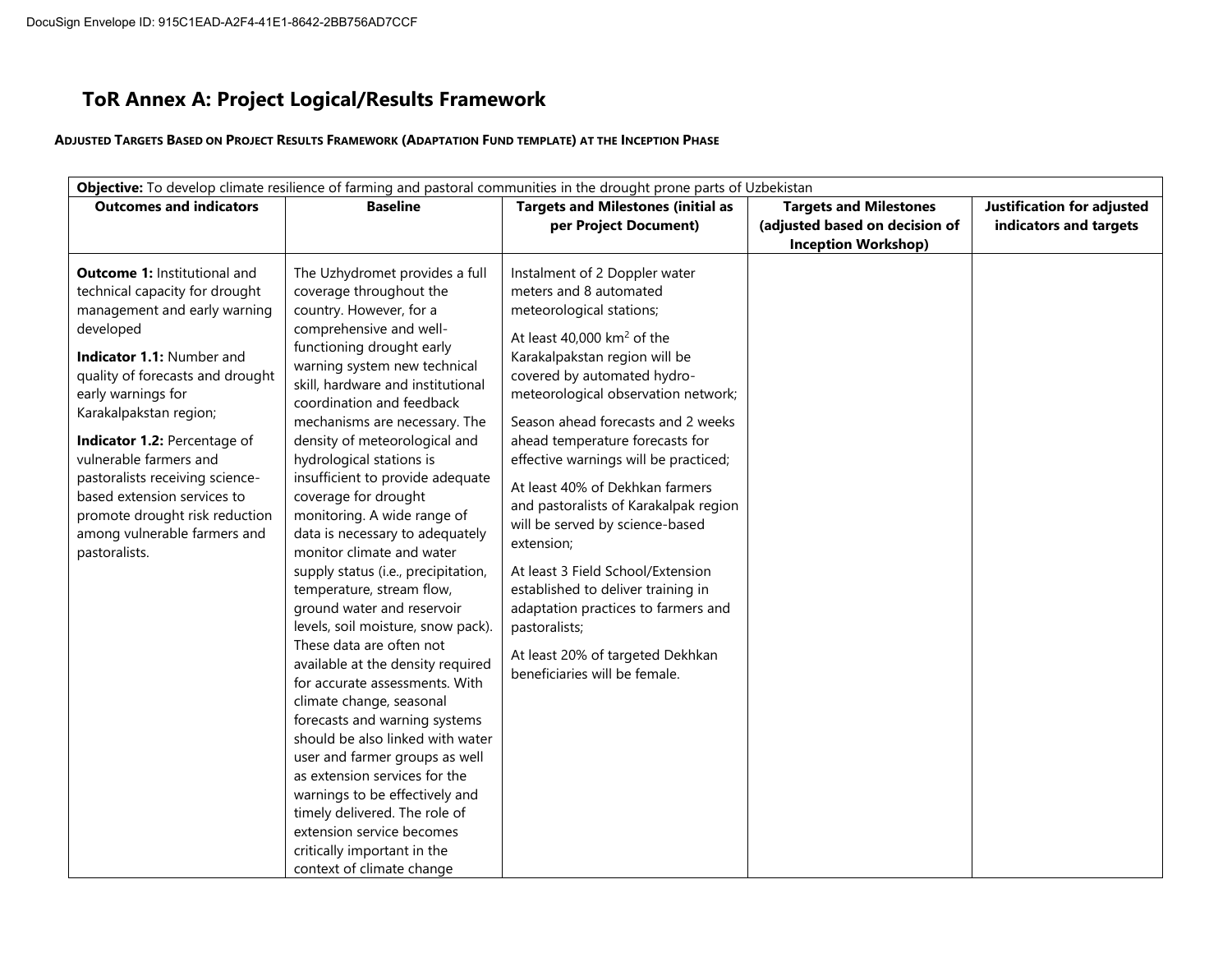|                                                                                                                                                                                                                                                                                 | adaptation worldwide, but<br>Uzbekistan does not yet have<br>the extension system in place                                                                                                                                                                                                                                                                                                                                                                                                                                                                                                                                                                                                                                                                                                                                                                                                                                                                                                                                                                                                                                                                                                                                                                                                                                                          |                                                                                                                                                                                                                                                                                                                                                                                                                                                                                                                                                                                                                                                                                                                                                                                                                                                                                                             |                                                                               |                                                                                                                                                                                                                                                                                                                                                                                                                                                                                                                                                                    |
|---------------------------------------------------------------------------------------------------------------------------------------------------------------------------------------------------------------------------------------------------------------------------------|-----------------------------------------------------------------------------------------------------------------------------------------------------------------------------------------------------------------------------------------------------------------------------------------------------------------------------------------------------------------------------------------------------------------------------------------------------------------------------------------------------------------------------------------------------------------------------------------------------------------------------------------------------------------------------------------------------------------------------------------------------------------------------------------------------------------------------------------------------------------------------------------------------------------------------------------------------------------------------------------------------------------------------------------------------------------------------------------------------------------------------------------------------------------------------------------------------------------------------------------------------------------------------------------------------------------------------------------------------|-------------------------------------------------------------------------------------------------------------------------------------------------------------------------------------------------------------------------------------------------------------------------------------------------------------------------------------------------------------------------------------------------------------------------------------------------------------------------------------------------------------------------------------------------------------------------------------------------------------------------------------------------------------------------------------------------------------------------------------------------------------------------------------------------------------------------------------------------------------------------------------------------------------|-------------------------------------------------------------------------------|--------------------------------------------------------------------------------------------------------------------------------------------------------------------------------------------------------------------------------------------------------------------------------------------------------------------------------------------------------------------------------------------------------------------------------------------------------------------------------------------------------------------------------------------------------------------|
| <b>Outcome 2: Climate resilient</b><br>farming practices established on<br>subsistence dekhkan farms of<br>Karakalpakstan<br>Indicator 2.1: Percentage of<br>population adopted climate<br>resilient conservation<br>agriculture and water saving<br>measures at the farm level | Water is the most limiting factor<br>in the arid lands of Uzbekistan.<br>Especially the regions that are<br>located downstream suffer the<br>most. Fears of scarcity often<br>results in over-irrigation by<br>upstream farmers, leaving very<br>limited amounts of water for the<br>downstream farmer and<br>pastoral communities. Over-<br>irrigation is often detrimental<br>for the crops and cause<br>secondary salinization. This over<br>reliance on irrigation system<br>diverts the attention from water<br>and soil conservation measures<br>that can offer greater land and<br>water productivity as well as<br>greater resilience to droughts.<br>The government is becoming<br>increasingly aware of pressures<br>posed by drought and climate<br>change induced reductions in<br>water flows. In response to<br>severe droughts of 2008/09 the<br>government has issued the<br>policy measures to help<br>minimise the losses (such as<br>fodder production,<br>establishment of greenhouses,<br>etc.). Since 2002 it has invested<br>\$1,000,000 million in<br>agricultural modernisation, land<br>consolidation and infrastructure<br>upgrade. This however mainly<br>covered private, commercial<br>farms that replaced inefficient<br>shirkats after the two phase<br>reform since 2003 and more<br>recently since 2008, when the | At least 40,000 Dekhkan farmers<br>have adopted climate resilient<br>conservation agriculture practices<br>(e.g. low till, mixed cropping,<br>fodder production, and residue<br>crop soil covering adopted<br>measures adopted at 80,000 ha of<br>dekhkan farms) by end of the<br>project;<br>At least 40,000 Dekhan farmers<br>have adopted water saving<br>irrigation practices (e.g. land<br>levelling, furrow, drip irrigation<br>systems adopted at 80,000 ha<br>dekhkan farms to improve farm-<br>level drainage and minimise<br>salinization) by end of the project;<br>Female lead horticulture<br>greenhouses will be established by<br>end of 2014;<br>Laws on agricultural practices and<br>water management will be<br>amended by to integrate<br>regulations on the adoption of<br>conservation agriculture and water<br>saving techniques and<br>technologies on the farms by end<br>of 2016. | Female lead horticulture<br>greenhouses will be established<br>by mid of 2016 | Project has been<br>operationally started up<br>since June, 2014. Six<br>months inception phase<br>was started with passing<br>the national procedures set<br>up for any project funded<br>by international donor<br>organizations to be<br>approved by the central<br>government, namely<br>Cabinet of Ministers of the<br>Republic of Uzbekistan<br>(Order of the Prime-<br>Minister of Uzbekistan,<br>#03/5-885 of 29.08.2014)<br>and by the regional<br>authorities of the<br>autonomous Republic of<br>Karakalpakstan, namely<br>Council of Ministers (Decree |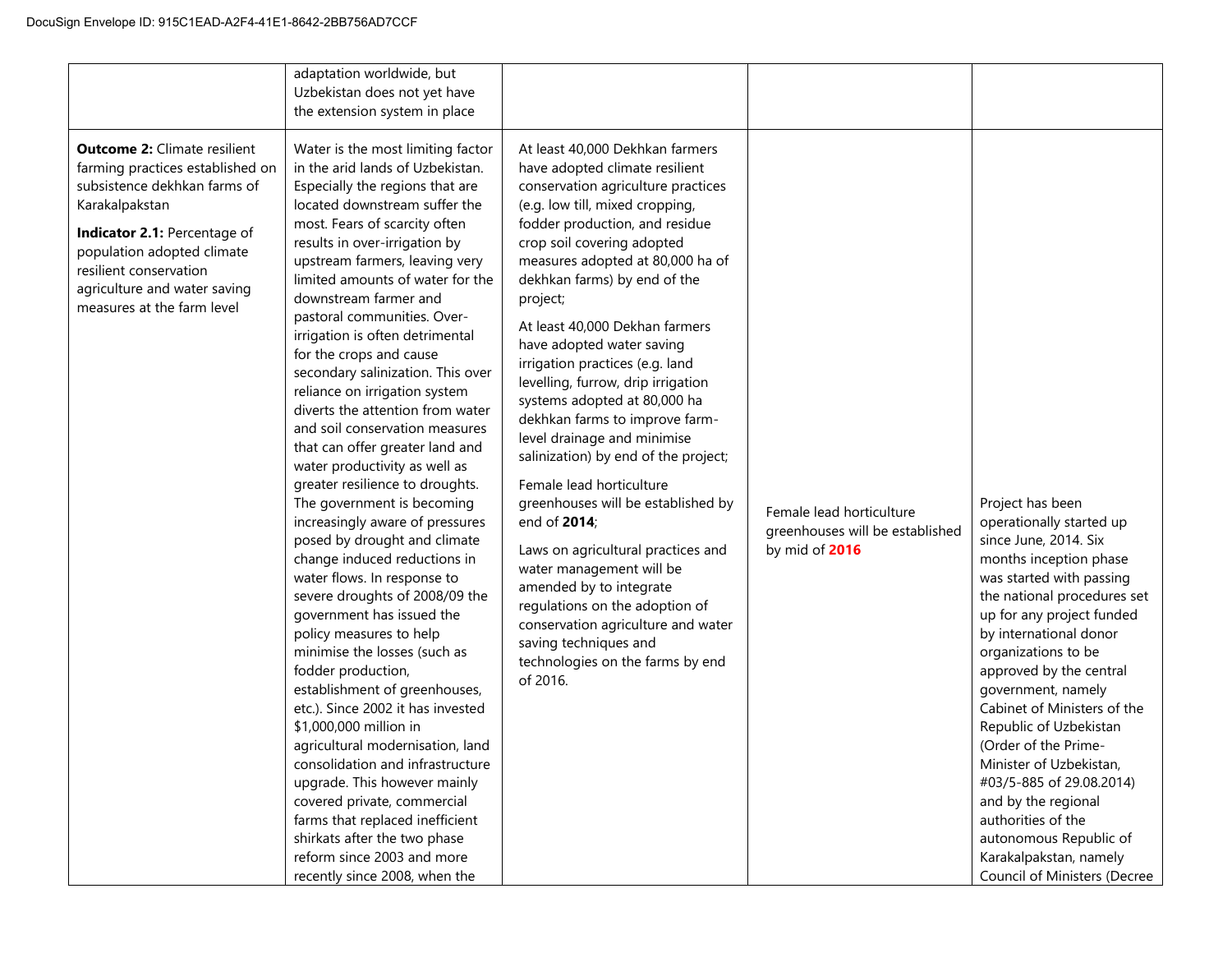|                                                                                                                                                                                                                                                                                                                        | government launched its new<br>'land optimisation' policy. As a<br>result of this policy, currently,<br>there are over 3,000 private<br>farmers in Karakalpakstan,<br>compared to over 9,000 farmers<br>in 2007. The government is<br>seeking for the options to<br>optimise agricultural production<br>and minimise the adverse<br>impacts of droughts both in<br>short and long term. The reform<br>processes, however slow,<br>provide positive political<br>impetus towards the adaptation<br>solutions.                                                                                                                                                                                                                                                                                                                                                                                                            |                                                                                                                                                                                                                                                                                                                                                                                                                                                                                                                                                                                                                                                   |                                                                                                                                                                                                                                                                   | #213-b of 09.10.14).<br><b>National Project</b><br>Coordinator and Project<br>Manager were<br>appointed/hired in<br>September, 2014.<br>Therefore, the target has<br>been re-scheduled for mid<br>of 2016.                                                                                                                                                                                |
|------------------------------------------------------------------------------------------------------------------------------------------------------------------------------------------------------------------------------------------------------------------------------------------------------------------------|-------------------------------------------------------------------------------------------------------------------------------------------------------------------------------------------------------------------------------------------------------------------------------------------------------------------------------------------------------------------------------------------------------------------------------------------------------------------------------------------------------------------------------------------------------------------------------------------------------------------------------------------------------------------------------------------------------------------------------------------------------------------------------------------------------------------------------------------------------------------------------------------------------------------------|---------------------------------------------------------------------------------------------------------------------------------------------------------------------------------------------------------------------------------------------------------------------------------------------------------------------------------------------------------------------------------------------------------------------------------------------------------------------------------------------------------------------------------------------------------------------------------------------------------------------------------------------------|-------------------------------------------------------------------------------------------------------------------------------------------------------------------------------------------------------------------------------------------------------------------|-------------------------------------------------------------------------------------------------------------------------------------------------------------------------------------------------------------------------------------------------------------------------------------------------------------------------------------------------------------------------------------------|
| <b>Outcome 3: Landscape level</b><br>adaptation measures for soil<br>conservation and moisture<br>retention improves climate<br>resilience of 1,042,094 ha of<br>land.<br>Indicator 3.1: Coverage (in ha)<br>of landscape level adaptation<br>measures implemented for sand<br>stabilization and moisture<br>retention | There have been sporadic and<br>largely unsuccessful attempts to<br>stabilise sands and prevent their<br>detrimental encroachment to<br>the farm and pasture lands.<br>With climate change induced<br>aridification and change in<br>intensity, direction and speed of<br>the winds, sand movement will<br>be augmented and productivity<br>of farm lands further derailed. It<br>will activate the salt migration<br>processes. The main reasons for<br>failed attempts to encourage<br>larger scale rehabilitation of<br>vegetation cover and<br>maintenance of plantations<br>relate to the ad-hoc nature of<br>such efforts that are not linked<br>with broader view of landscape<br>functions, poorly planned<br>coverage that do not have<br>perceived effects on farm and<br>pasture lands in their function<br>of windbreaks or sand fixing<br>barriers. Previous efforts of<br>plantations are not planned and | By end of the project over 70,000<br>ha of arid land of Karakalpakstan is<br>covered with saksaul and tamarix<br>plantations to deliver sand<br>stabilization and soil desalinization<br>function;<br>At least 20,000 people organized in<br>at least 10 cooperatives at the<br>khokimiyat and makhalla levels to<br>participate in sand stabilization<br>plantation scheme;<br>At least 10 community<br>organizations (at least 5 female<br>groups and village organizations)<br>at khokimiyat and makhalla level<br>have clear mandates, institutional<br>capacities and skills to manage<br>saksaul and tamarix plantations by<br>end of 2015. | At least 10 community<br>organizations (at least 5 female<br>groups and village organizations)<br>at khokimiyat and makhalla level<br>have clear mandates, institutional<br>capacities and skills to manage<br>saksaul and tamarix plantations<br>by end of 2019. | Due to the above indicated<br>reasons related to actual<br>start-up of project activities,<br>and also given the timing<br>required for development<br>of a model mandate, its<br>testing and<br>adjusting/improving to<br>make workable in the local<br>environment as well as<br>development of<br>institutional capacities and<br>skills of 20,000 people<br>taking into consideration |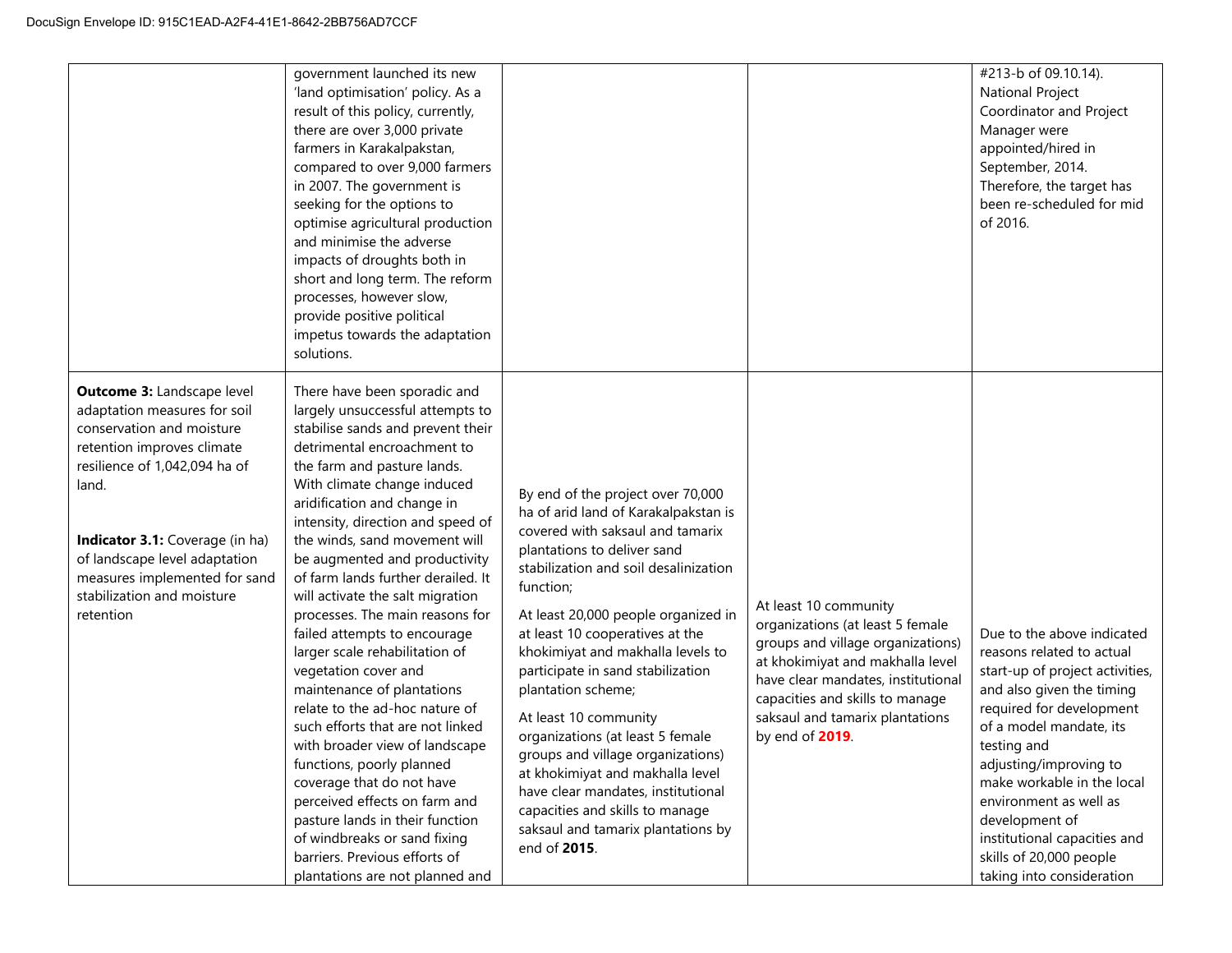|                                                                                                                                                                                                                                                                                  | implemented based on climate<br>change scenarios and wind<br>models that are to show the<br>dynamic of change of hysteresis<br>line where the future<br>plantations need to be moved<br>and expanded.                                                                                                                                                                                                                                                                                                                                                                                                                                                                                                                                                                                                                                                                                                                                                                                                                     |                                                                                                                                                                                                                                                                        | long-distance location of<br>rural communities in<br>Karakalpakstan, this target<br>has been re-scheduled for<br>2019 to be realistically<br>achieved in the full scale. At<br>the same time this will be<br>tested at one community-<br>based organization in 2017<br>and increasing then to at<br>least 5 ones based on what<br>works well approach. |
|----------------------------------------------------------------------------------------------------------------------------------------------------------------------------------------------------------------------------------------------------------------------------------|---------------------------------------------------------------------------------------------------------------------------------------------------------------------------------------------------------------------------------------------------------------------------------------------------------------------------------------------------------------------------------------------------------------------------------------------------------------------------------------------------------------------------------------------------------------------------------------------------------------------------------------------------------------------------------------------------------------------------------------------------------------------------------------------------------------------------------------------------------------------------------------------------------------------------------------------------------------------------------------------------------------------------|------------------------------------------------------------------------------------------------------------------------------------------------------------------------------------------------------------------------------------------------------------------------|--------------------------------------------------------------------------------------------------------------------------------------------------------------------------------------------------------------------------------------------------------------------------------------------------------------------------------------------------------|
| Outcome 4: Knowledge of<br>climate resilient agricultural and<br>pastoral production systems in<br>arid lands generated and widely<br>available<br>Indicator 4.1 Percentage of<br>population aware of and<br>practicing well tested, climate<br>resilient agricultural practices | While the government and rural<br>communities are very well<br>aware of increasing variability<br>that is negatively affecting<br>agricultural production and<br>people's livelihoods there is<br>little awareness and knowledge<br>how to move towards climate<br>resilient solutions. This is an<br>underlying cause of the current<br>situation when despite some<br>sporadically demonstrated<br>water saving irrigation and<br>agronomic methods take up<br>rates are very low and the<br>farmers continue the same<br>inefficient and unsustainable<br>practices that increase their<br>vulnerability to drought and<br>climate change risks. Existing<br>good practices have largely<br>been demonstrated at the scale<br>that makes the justification for<br>broader application difficult.<br>Khorezm University definitely<br>represents a strong knowledge<br>centre in agronomic and<br>agricultural research. However<br>outreach mechanism,<br>transmission of knowledge is<br>limited in scope (within the | At least two sets of lessons learned<br>bulletins produced to cover<br>successful climate resilient<br>agronomic and water saving<br>measures;<br>At least 5 farmland demonstration<br>meetings covered by the local and<br>national media for adaptation<br>advocacy. |                                                                                                                                                                                                                                                                                                                                                        |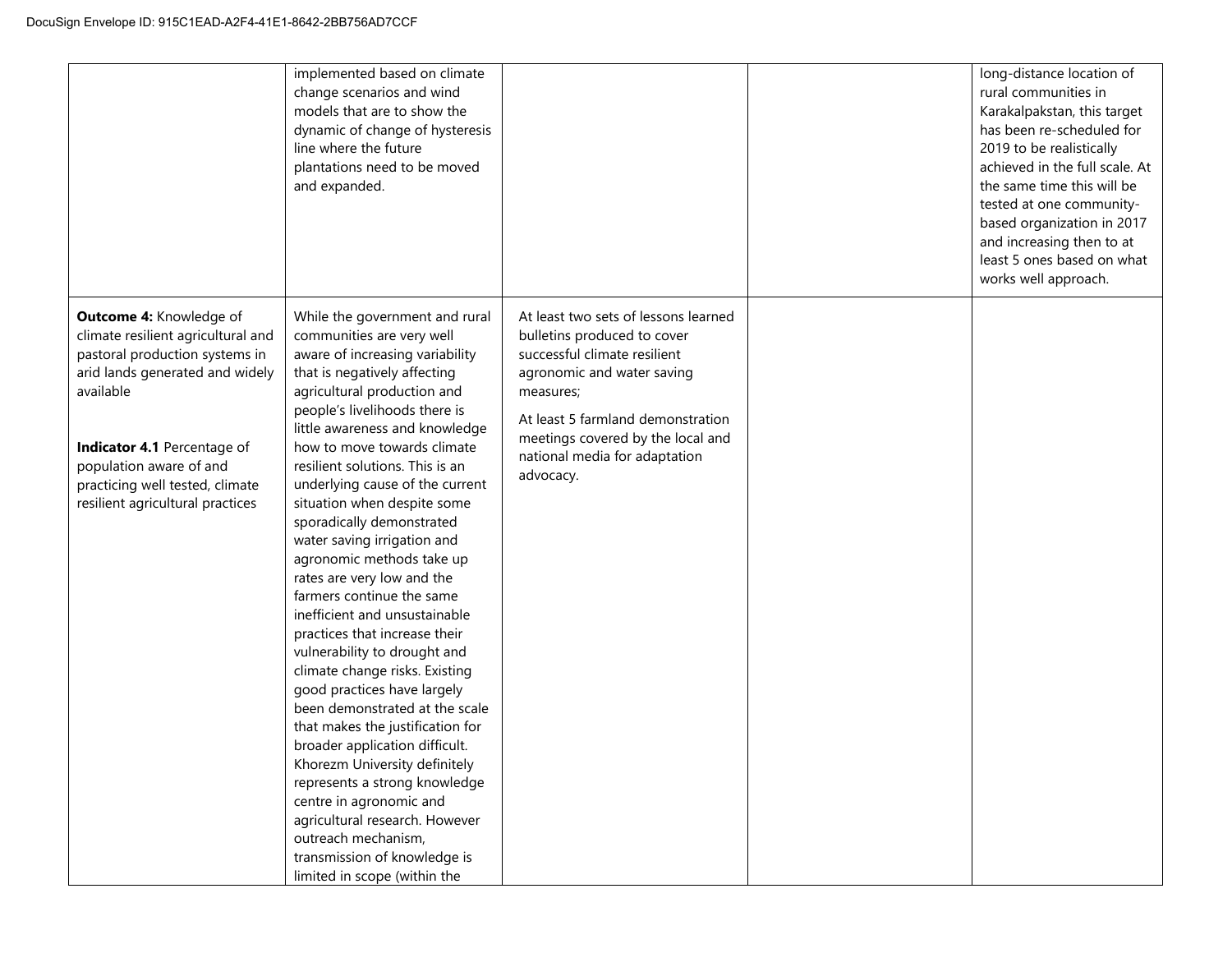| scientific community), not well<br>tailored or systematic.<br>Moreover, any lessons learned<br>are not being captured in a<br>fashion that facilitates broader<br>sharing, or that casts light on<br>ways to address an aggravation<br>of the food security situation |  |  |
|-----------------------------------------------------------------------------------------------------------------------------------------------------------------------------------------------------------------------------------------------------------------------|--|--|
|                                                                                                                                                                                                                                                                       |  |  |
| during the droughts and as a<br>result of climate change                                                                                                                                                                                                              |  |  |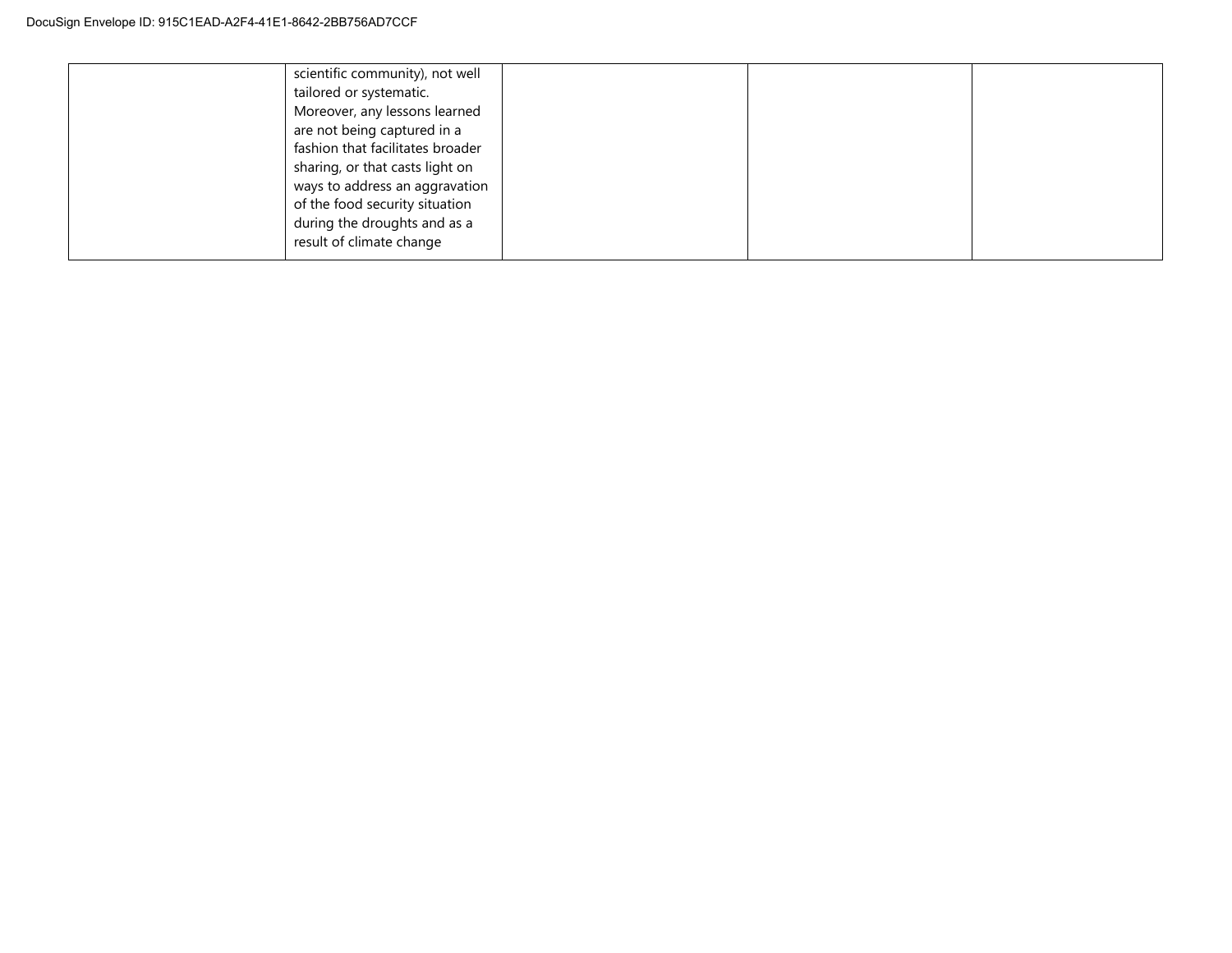# **ToR Annex B: Project Information Package to be reviewed by TE team**

| #  | Item (electronic versions preferred if available)                                                                                                                                                         |
|----|-----------------------------------------------------------------------------------------------------------------------------------------------------------------------------------------------------------|
| 1  | Final UNDP-AF Project Document with all annexes                                                                                                                                                           |
| 2  | <b>CEO Endorsement Request</b>                                                                                                                                                                            |
| 3  | UNDP Social and Environmental Screening Procedure (SESP) and associated<br>management plans (if any)                                                                                                      |
| 4  | Inception Workshop Report                                                                                                                                                                                 |
| 5  | Mid-Term Review report and management response to MTR recommendations                                                                                                                                     |
| 6  | All Project Progress Reports (PPRs)                                                                                                                                                                       |
| 7  | Progress reports (quarterly, semi-annual or annual, with associated workplans and<br>financial reports)                                                                                                   |
| 8  | Oversight mission reports                                                                                                                                                                                 |
| 9  | Minutes of Project Board Meetings and of other meetings (i.e. Project Appraisal<br>Committee meetings)                                                                                                    |
| 10 | AF Tracking Tools (from CEO Endorsement, midterm and terminal stages)                                                                                                                                     |
| 11 | AF Core Indicators (CEO Endorsement, mid-term and terminal stages)                                                                                                                                        |
| 12 | Financial data, including actual expenditures by project outcome, including<br>management costs, and including documentation of any significant budget revisions                                          |
| 13 | Co-financing data with expected and actual contributions broken down by type of co-<br>financing, source, and whether the contribution is considered as investment<br>mobilized or recurring expenditures |
| 14 | Audit reports                                                                                                                                                                                             |
| 15 | Electronic copies of project outputs (booklets, manuals, technical reports, articles, etc.)                                                                                                               |
| 16 | Sample of project communications materials                                                                                                                                                                |
| 17 | Summary list of formal meetings, workshops, etc. held, with date, location, topic, and<br>number of participants                                                                                          |
| 18 | Any relevant socio-economic monitoring data, such as average incomes /<br>employment levels of stakeholders in the target area, change in revenue related to<br>project activities                        |
| 19 | List of contracts and procurement items over ~US\$5,000 (i.e. organizations or<br>companies contracted for project outputs, etc., except in cases of confidential<br>information)                         |
| 20 | List of related projects/initiatives contributing to project objectives approved/started<br>after AF project approval (i.e. any leveraged or "catalytic" results)                                         |
| 21 | Data on relevant project website activity $-$ e.g. number of unique visitors per month,<br>number of page views, etc. over relevant time period, if available                                             |
| 22 | <b>UNDP Country Programme Document (CPD)</b>                                                                                                                                                              |
| 23 | List/map of project sites                                                                                                                                                                                 |
| 24 | List and contact details for project staff, key project stakeholders, including Project<br>Board members, RTA, Project Team members, and other partners to be consulted                                   |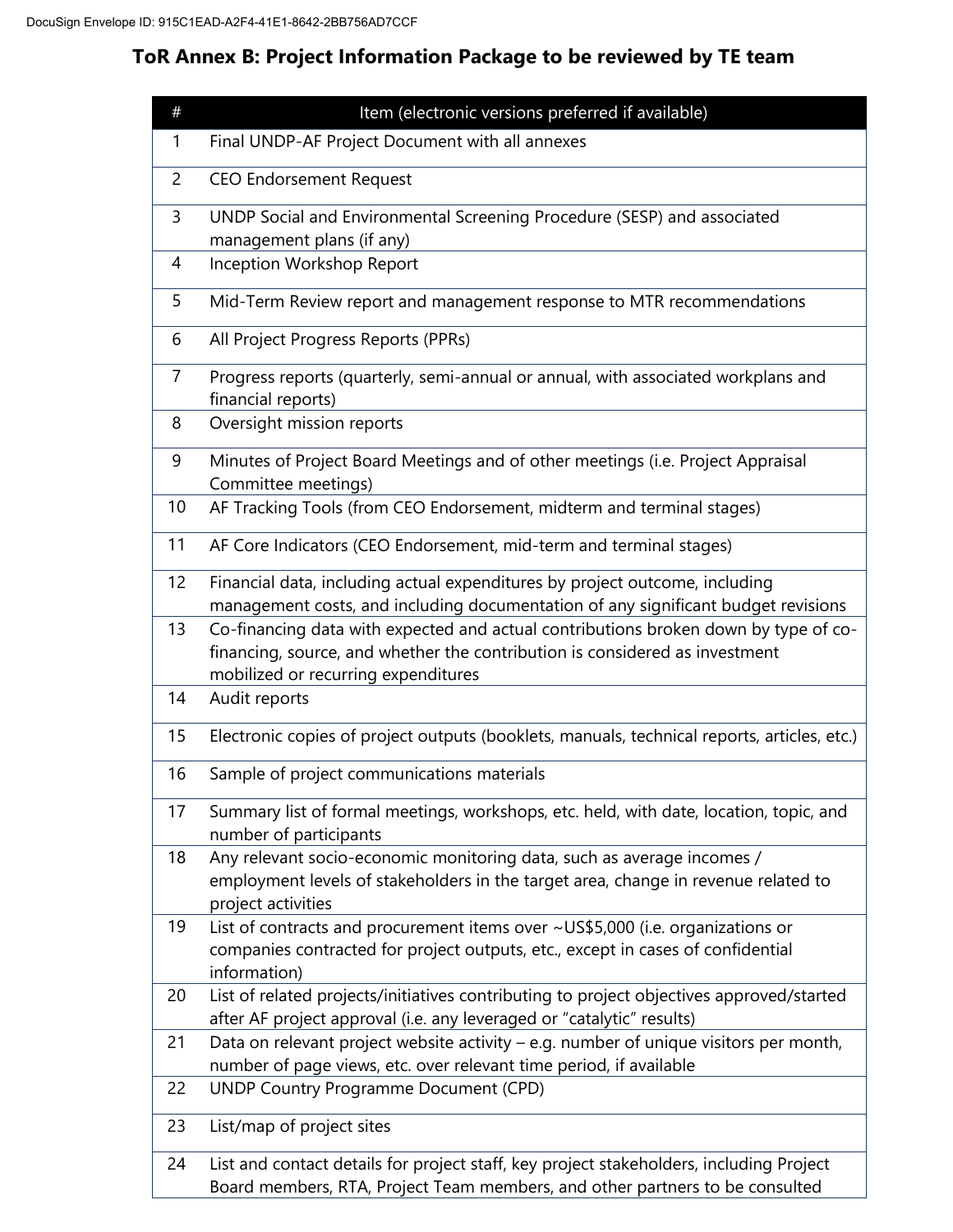| Project deliverables that provide documentary evidence of achievement towards |
|-------------------------------------------------------------------------------|
| project outcomes                                                              |
| Additional documents, as required                                             |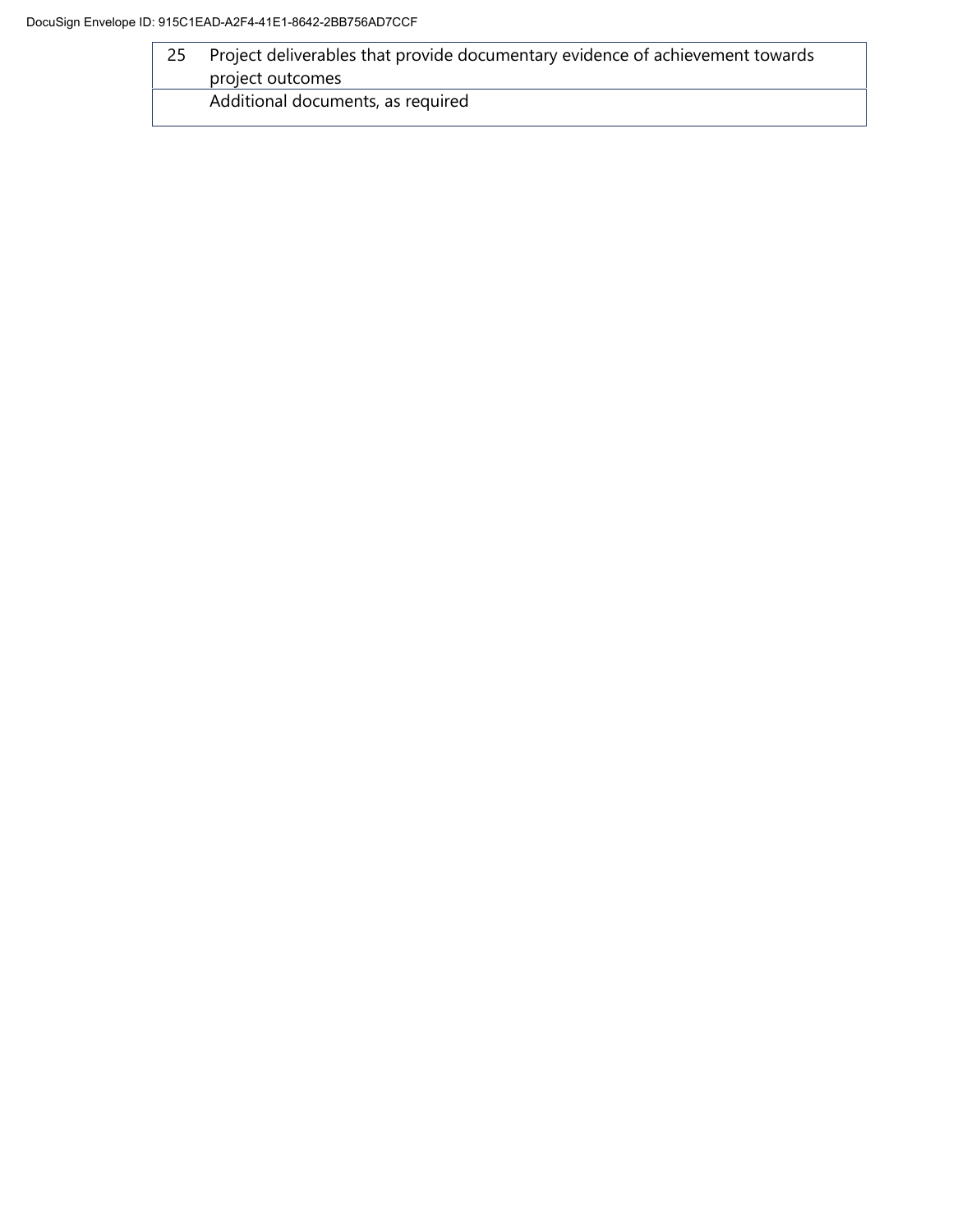# **ToR Annex C: Content of the TE report**

- i. Title page
	- Title of UNDP-supported GEF-financed project
	- UNDP PIMS ID and GEF ID
	- TE timeframe and date of final TE report
	- Region and countries included in the project
	- GEF Focal Area/Strategic Program
	- Executing Agency, Implementing partner and other project partners
	- TE Team members
- ii. Acknowledgements
- iii. Table of Contents
- iv. Acronyms and Abbreviations
- 1. Executive Summary (3-4 pages)
	- Project Information Table
	- Project Description (brief)
	- Evaluation Ratings Table
	- Concise summary of findings, conclusions and lessons learned
	- Recommendations summary table
- 2. Introduction (2-3 pages)
	- Purpose and objective of the TE
	- Scope
	- Methodology
	- Data Collection & Analysis
	- Ethics
	- Limitations to the evaluation
	- Structure of the TE report
- 3. Project Description (3-5 pages)
	- Project start and duration, including milestones
	- Development context: environmental, socio-economic, institutional, and policy factors relevant to the project objective and scope
	- Problems that the project sought to address, threats and barriers targeted
	- Immediate and development objectives of the project
	- Expected results
	- Main stakeholders: summary list
	- Theory of Change
- 4. Findings

(in addition to a descriptive assessment, all criteria marked with (\*) must be given a rating7) 4.1 Project Design/Formulation

- Analysis of Results Framework: project logic and strategy, indicators
- Assumptions and Risks
- Lessons from other relevant projects (e.g. same focal area) incorporated into project design
- Planned stakeholder participation
- Linkages between project and other interventions within the sector
- 4.1 Project Implementation

 $\overline{a}$ 

<sup>&</sup>lt;sup>7</sup> See ToR Annex F for rating scales.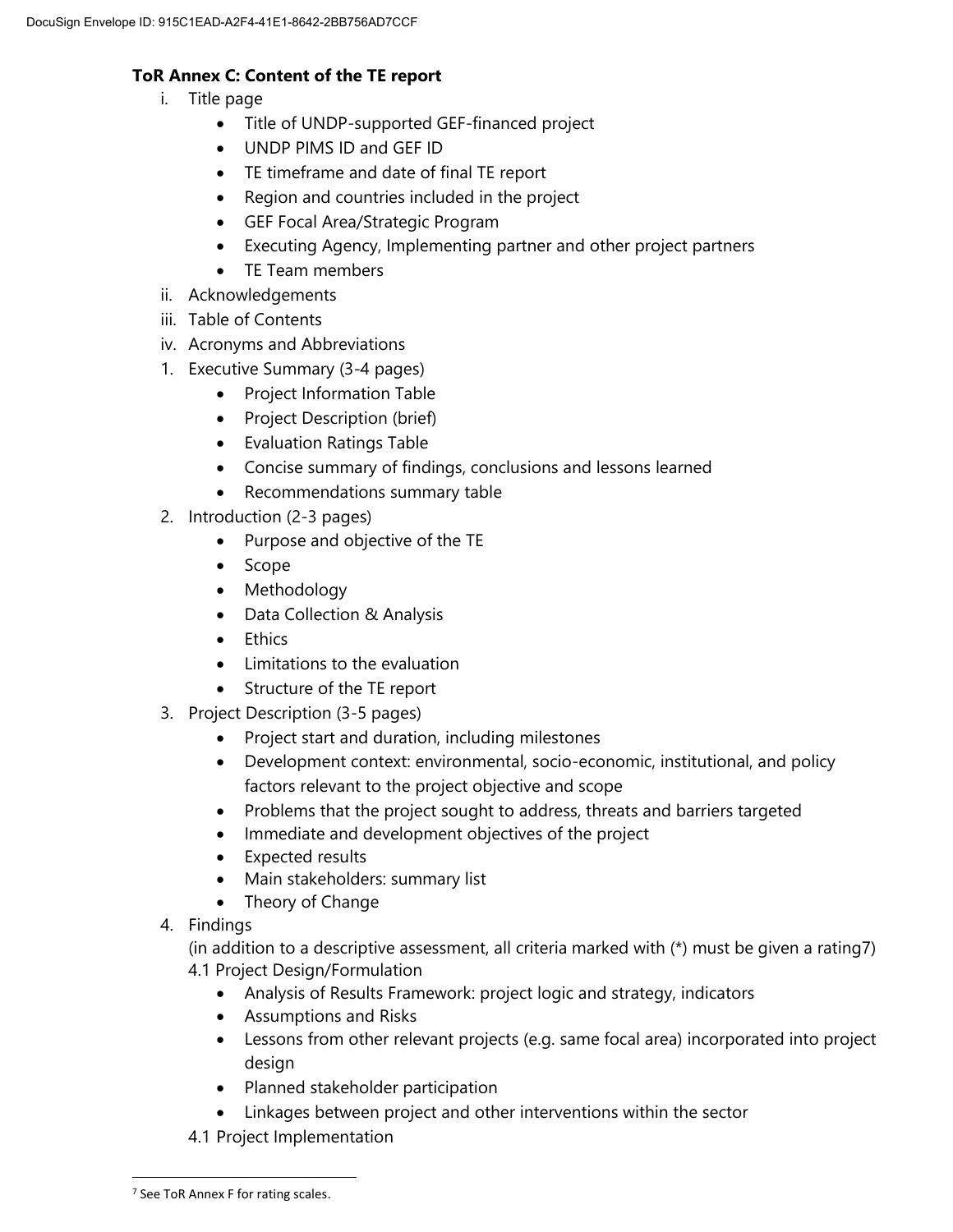- Adaptive management (changes to the project design and project outputs during implementation)
- Actual stakeholder participation and partnership arrangements
- Project Finance and Co-finance
- Monitoring & Evaluation: design at entry (\*), implementation (\*), and overall assessment of M&E (\*)
- UNDP implementation/oversight (\*) and Implementing Partner execution (\*), overall project implementation/execution (\*), coordination, and operational issues
- Risk Management, including Social and Environmental Standards (Safeguards)
- 4.2 Project Results and Impacts
	- Progress towards objective and expected outcomes  $(*)$
	- Relevance  $(*)$
	- $\bullet$  Effectiveness (\*)
	- $\bullet$  Efficiency  $(*)$
	- Overall Outcome (\*)
	- Sustainability: financial (\*), socio-economic (\*), institutional framework and governance (\*), environmental (\*), and overall likelihood (\*)
	- Country ownership
	- Gender equality and women's empowerment
	- Cross-cutting Issues
	- **•** GEF Additionality
	- Catalytic/Replication Effect
	- Progress to Impact
- 5. Main Findings, Conclusions, Recommendations & Lessons
	- Main Findings
	- Conclusions
	- Recommendations
	- Lessons Learned
- 6. Annexes
	- TE ToR (excluding ToR annexes)
	- TE Mission itinerary, including summary of field visits
	- List of persons interviewed
	- List of documents reviewed
	- Evaluation Question Matrix (evaluation criteria with key questions, indicators, sources of data, and methodology)
	- Questionnaire used and summary of results
	- Co-financing tables (if not include in body of report)
	- TE Rating scales
	- Signed Evaluation Consultant Agreement form
	- Signed UNEG Code of Conduct form
	- Signed TE Report Clearance form
	- *Annexed in a separate file*: TE Audit Trail
	- *Annexed in a separate file:* relevant terminal GEF/LDCF/SCCF Core Indicators or Tracking Tools, as applicable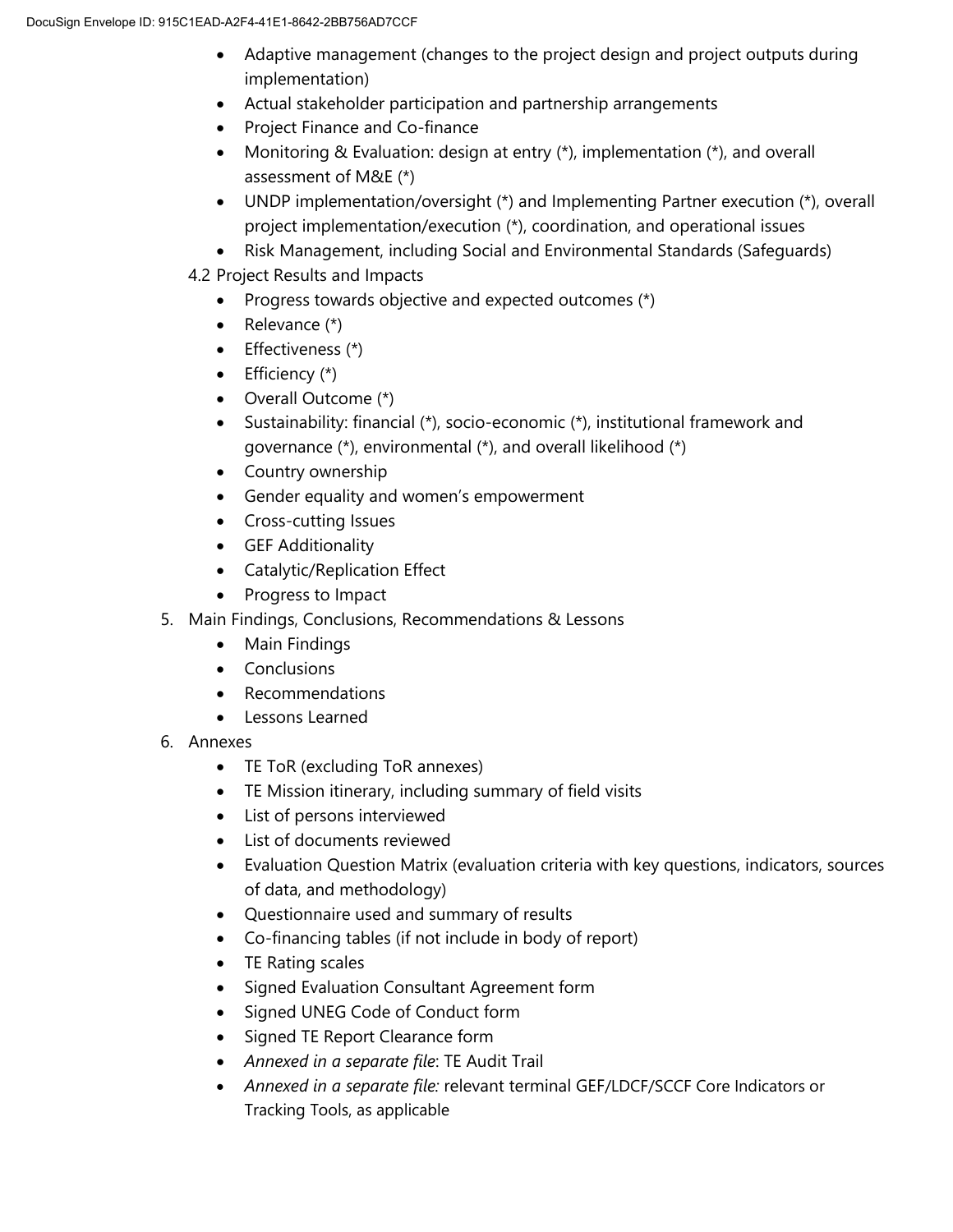# **ToR Annex D: Evaluation Criteria Matrix template**

| <b>Evaluative Criteria</b><br><b>Questions</b>                                                                                                                                      | <b>Indicators</b>                                                                                                                                                                                     | <b>Sources</b>                                                                                                                                                             | <b>Methodology</b>                                                                                                                 |  |  |
|-------------------------------------------------------------------------------------------------------------------------------------------------------------------------------------|-------------------------------------------------------------------------------------------------------------------------------------------------------------------------------------------------------|----------------------------------------------------------------------------------------------------------------------------------------------------------------------------|------------------------------------------------------------------------------------------------------------------------------------|--|--|
| Relevance: How does the project relate to the main objectives of the GEF Focal area, and to the<br>environment and development priorities a the local, regional and national level? |                                                                                                                                                                                                       |                                                                                                                                                                            |                                                                                                                                    |  |  |
| (include evaluative<br>questions)                                                                                                                                                   | (i.e. relationships established,<br>level of coherence between<br>project design and<br>implementation approach,<br>specific activities conducted,<br>quality of risk mitigation<br>strategies, etc.) | (i.e. project<br>documentation, national<br>policies or strategies,<br>websites, project staff,<br>project partners, data<br>collected throughout the<br>TE mission, etc.) | (i.e. document<br>analysis, data<br>analysis,<br>interviews with<br>project staff,<br>interviews with<br>stakeholders,<br>$etc.$ ) |  |  |
|                                                                                                                                                                                     |                                                                                                                                                                                                       |                                                                                                                                                                            |                                                                                                                                    |  |  |
| achieved?                                                                                                                                                                           | Effectiveness: To what extent have the expected outcomes and objectives of the project been                                                                                                           |                                                                                                                                                                            |                                                                                                                                    |  |  |
|                                                                                                                                                                                     |                                                                                                                                                                                                       |                                                                                                                                                                            |                                                                                                                                    |  |  |
| standards?                                                                                                                                                                          | Efficiency: Was the project implemented efficiently, in line with international and national norms and                                                                                                |                                                                                                                                                                            |                                                                                                                                    |  |  |
|                                                                                                                                                                                     |                                                                                                                                                                                                       |                                                                                                                                                                            |                                                                                                                                    |  |  |
|                                                                                                                                                                                     | Sustainability: To what extent are there financial, institutional, socio-political, and/or environmental<br>risks to sustaining long-term project results?                                            |                                                                                                                                                                            |                                                                                                                                    |  |  |
|                                                                                                                                                                                     |                                                                                                                                                                                                       |                                                                                                                                                                            |                                                                                                                                    |  |  |
| women's empowerment?                                                                                                                                                                | Gender equality and women's empowerment: How did the project contribute to gender equality and                                                                                                        |                                                                                                                                                                            |                                                                                                                                    |  |  |
|                                                                                                                                                                                     |                                                                                                                                                                                                       |                                                                                                                                                                            |                                                                                                                                    |  |  |
|                                                                                                                                                                                     |                                                                                                                                                                                                       |                                                                                                                                                                            |                                                                                                                                    |  |  |
|                                                                                                                                                                                     | Impact: Are there indications that the project has contributed to, or enabled progress toward<br>reduced environmental stress and/or improved ecological status?                                      |                                                                                                                                                                            |                                                                                                                                    |  |  |
|                                                                                                                                                                                     |                                                                                                                                                                                                       |                                                                                                                                                                            |                                                                                                                                    |  |  |
|                                                                                                                                                                                     | (Expand the table to include questions for all criteria being assessed: Monitoring & Evaluation, UNDP<br>oversight/implementation, Implementing Partner Execution, cross-cutting issues, etc.)        |                                                                                                                                                                            |                                                                                                                                    |  |  |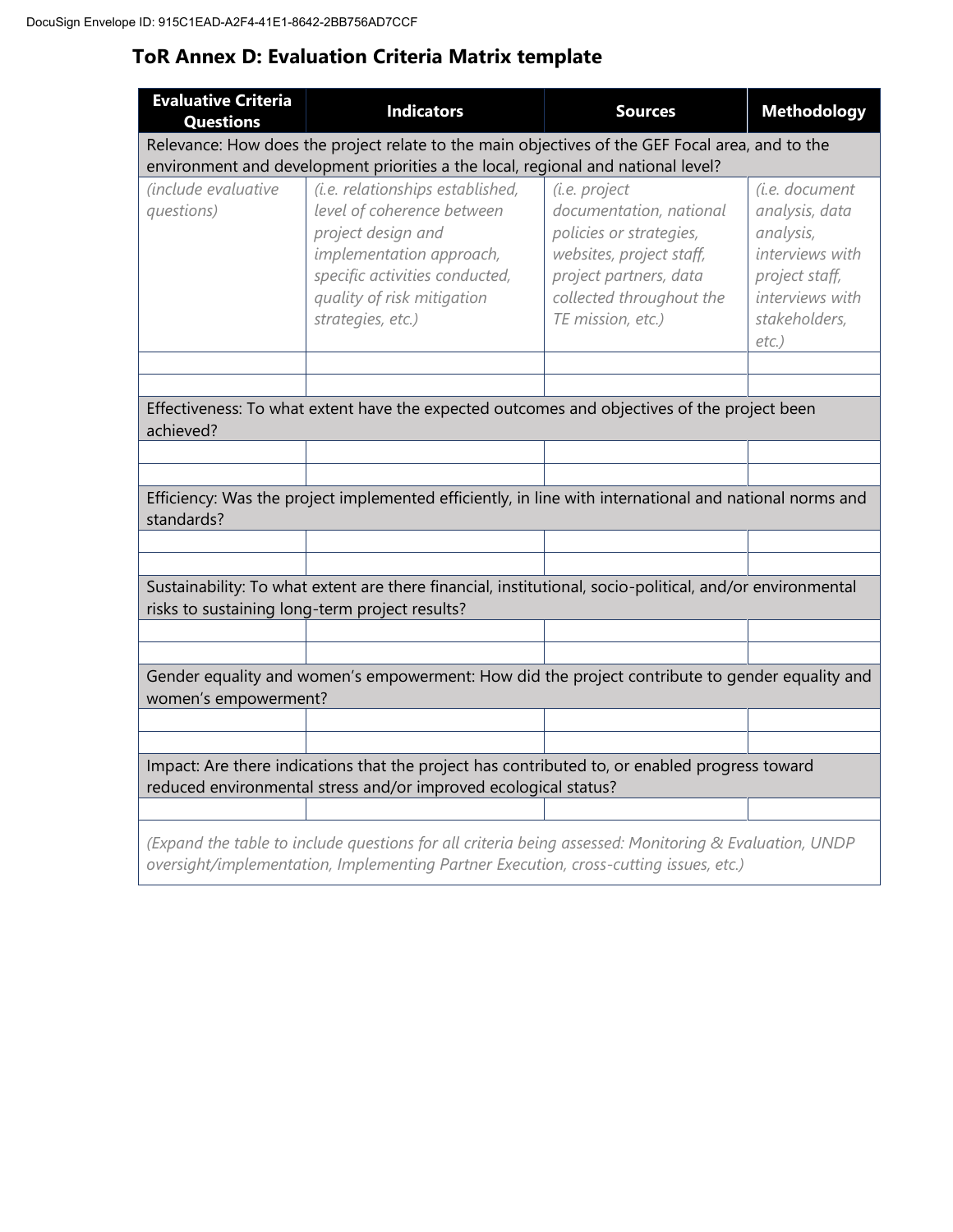## **ToR Annex E: UNEG Code of Conduct for Evaluators**Independence entails the ability to evaluate

## **Evaluators/Consultants:**

- 1. Must present information that is complete and fair in its assessment of strengths and weaknesses so that decisions or actions taken are well founded.
- 2. Must disclose the full set of evaluation findings along with information on their limitations and have this accessible to all affected by the evaluation with expressed legal rights to receive results.
- 3. Should protect the anonymity and confidentiality of individual informants. They should provide maximum notice, minimize demands on time, and respect people's right not to engage. Evaluators must respect people's right to provide information in confidence, and must ensure that sensitive information cannot be traced to its source. Evaluators are not expected to evaluate individuals, and must balance an evaluation of management functions with this general principle.
- 4. Sometimes uncover evidence of wrongdoing while conducting evaluations. Such cases must be reported discreetly to the appropriate investigative body. Evaluators should consult with other relevant oversight entities when there is any doubt about if and how issues should be reported.
- 5. Should be sensitive to beliefs, manners and customs and act with integrity and honesty in their relations with all stakeholders. In line with the UN Universal Declaration of Human Rights, evaluators must be sensitive to and address issues of discrimination and gender equality. They should avoid offending the dignity and self-respect of those persons with whom they come in contact in the course of the evaluation. Knowing that evaluation might negatively affect the interests of some stakeholders, evaluators should conduct the evaluation and communicate its purpose and results in a way that clearly respects the stakeholders' dignity and self-worth.
- 6. Are responsible for their performance and their product(s). They are responsible for the clear, accurate and fair written and/or oral presentation of study imitations, findings and recommendations.
- 7. Should reflect sound accounting procedures and be prudent in using the resources of the evaluation.
- 8. Must ensure that independence of judgement is maintained, and that evaluation findings and recommendations are independently presented.
- 9. Must confirm that they have not been involved in designing, executing or advising on the project being evaluated and did not carry out the project's Mid-Term Review.

# **Evaluation Consultant Agreement Form**

Agreement to abide by the Code of Conduct for Evaluation in the UN System:

Richard Sobey

Name of Evaluator: \_\_\_\_\_\_\_\_\_\_\_\_\_\_\_\_\_\_\_\_\_\_\_\_\_\_\_\_\_\_\_\_\_\_\_\_\_\_\_\_\_\_\_\_\_\_\_\_\_\_\_\_\_\_\_\_\_\_\_\_\_\_

Name of Consultancy Organization (where relevant): \_\_\_\_\_\_\_\_\_\_\_\_\_\_\_\_\_\_\_\_\_\_\_\_\_\_\_\_\_

| I confirm that I have received and understood and will abide by the United Nations Code of |  |
|--------------------------------------------------------------------------------------------|--|
| Conduct for Evaluation.                                                                    |  |

|           | 16/08/21 |            | $16 - Aug - 2021$ |        |
|-----------|----------|------------|-------------------|--------|
| Signed at |          | (Place) on |                   | (Date) |

 $Signature: \_\_\_M$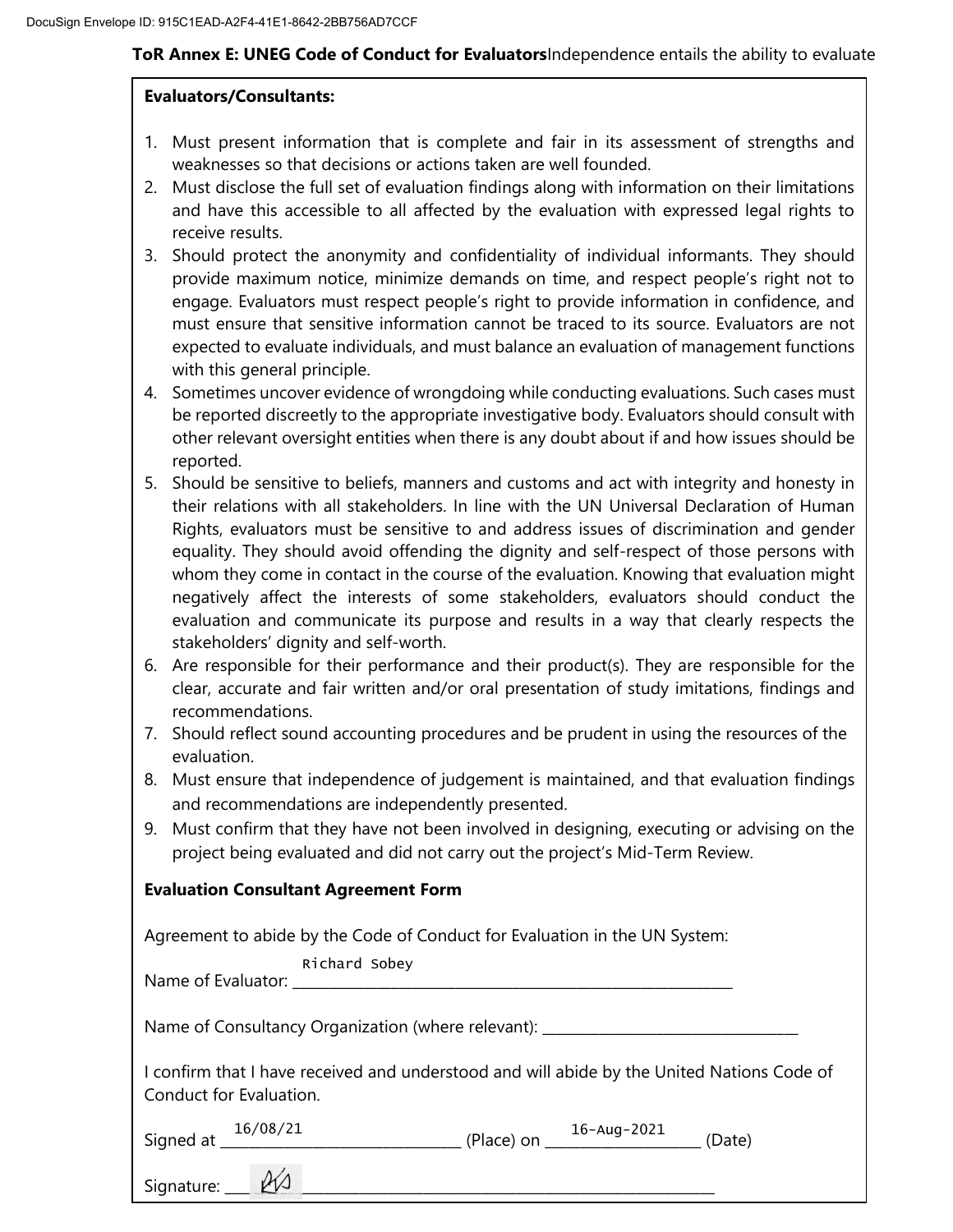without undue influence or pressure by any party (including the hiring unit) and providing evaluators with free access to information on the evaluation subject. Independence provides legitimacy to and ensures an objective perspective on evaluations. An independent evaluation reduces the potential for conflicts of interest which might arise with self-reported ratings by those involved in the management of the project being evaluated. Independence is one of ten general principles for evaluations (together with internationally agreed principles, goals and targets: utility, credibility, impartiality, ethics, transparency, human rights and gender equality, national evaluation capacities, and professionalism).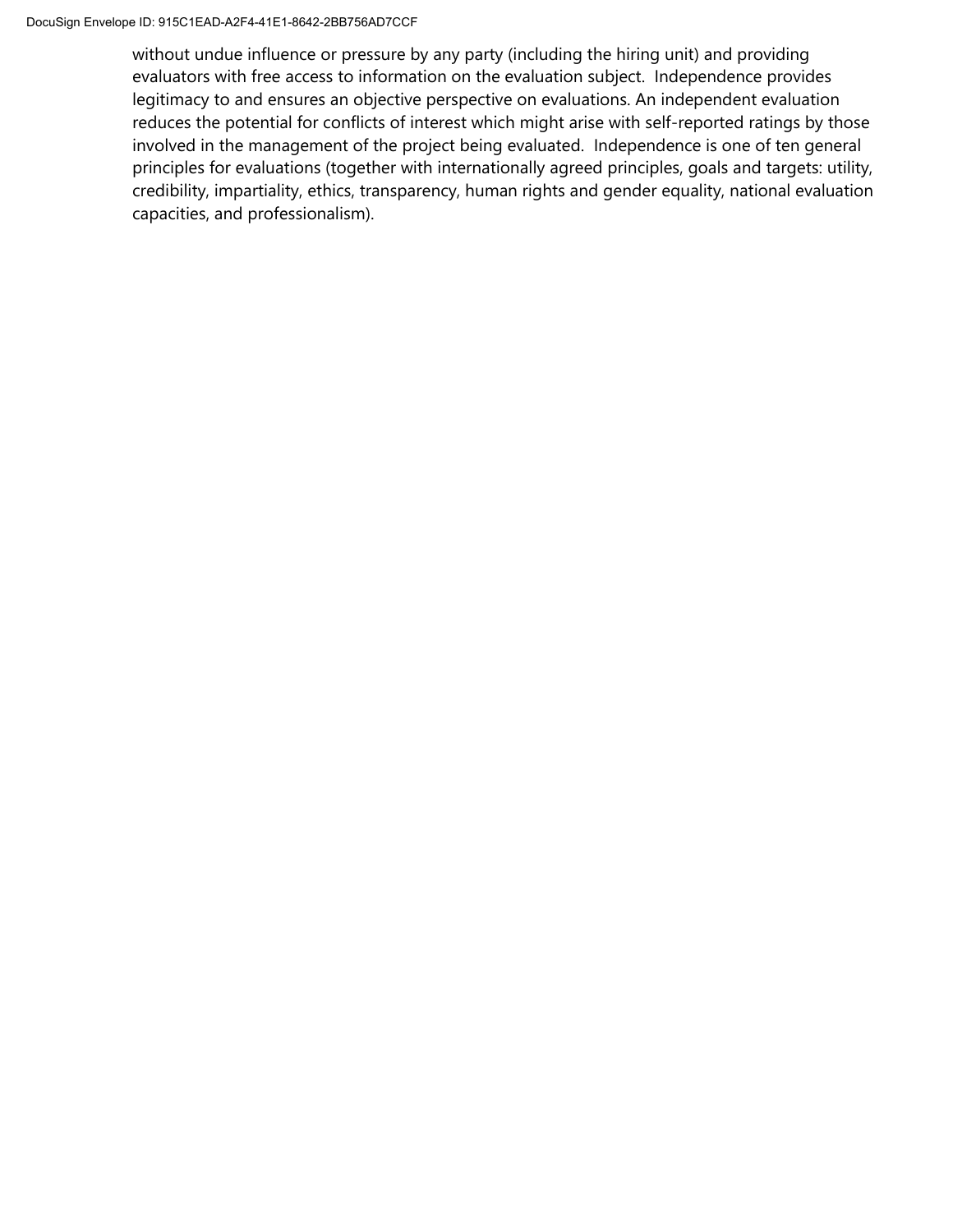# **ToR Annex F: TE Rating Scales**

| Ratings for Outcomes, Effectiveness, Efficiency,<br>M&E, Implementation/Oversight, Execution,<br>Relevance                                                                                                                                                                                                                                                                                                                                                                                                                                                                                                           | Sustainability ratings:                                                                                                                                                                                                                                                                                                                                                 |
|----------------------------------------------------------------------------------------------------------------------------------------------------------------------------------------------------------------------------------------------------------------------------------------------------------------------------------------------------------------------------------------------------------------------------------------------------------------------------------------------------------------------------------------------------------------------------------------------------------------------|-------------------------------------------------------------------------------------------------------------------------------------------------------------------------------------------------------------------------------------------------------------------------------------------------------------------------------------------------------------------------|
| $6$ = Highly Satisfactory (HS): exceeds<br>expectations and/or no shortcomings<br>$5 =$ Satisfactory (S): meets expectations<br>and/or no or minor shortcomings<br>4 = Moderately Satisfactory (MS): more or<br>less meets expectations and/or some<br>shortcomings<br>$3 =$ Moderately Unsatisfactory (MU):<br>somewhat below expectations and/or<br>significant shortcomings<br>$2 =$ Unsatisfactory (U): substantially below<br>expectations and/or major shortcomings<br>1 = Highly Unsatisfactory (HU): severe<br>shortcomings<br>Unable to Assess (U/A): available information<br>does not allow an assessment | $4$ = Likely (L): negligible risks to sustainability<br>3 = Moderately Likely (ML): moderate risks to<br>sustainability<br>2 = Moderately Unlikely (MU): significant risks<br>to sustainability<br>$1 =$ Unlikely (U): severe risks to sustainability<br>Unable to Assess (U/A): Unable to assess the<br>expected incidence and magnitude of risks to<br>sustainability |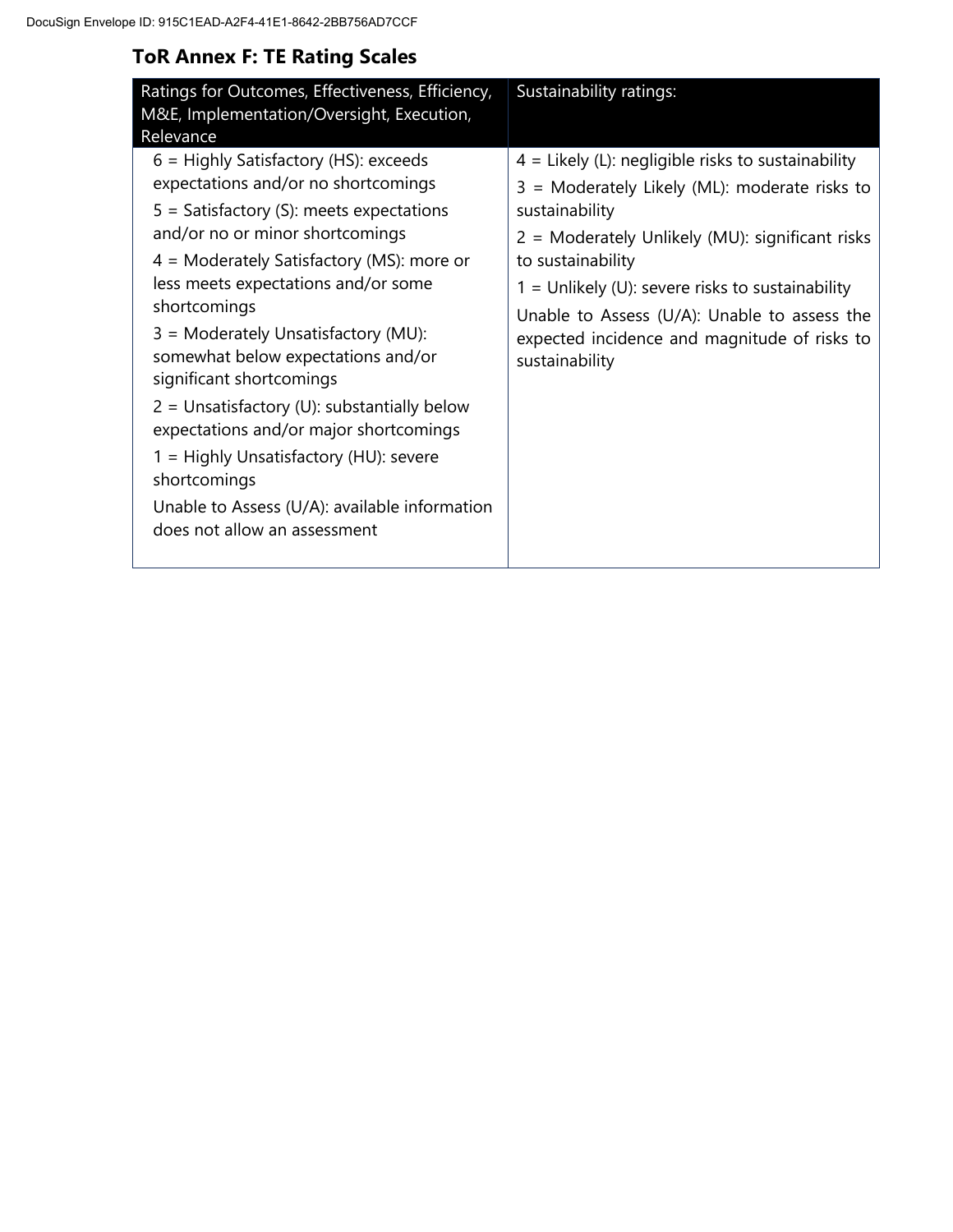# **ToR Annex G: TE Report Clearance Form**

| <b>Terminal Evaluation Report for (Project Title &amp; UNDP PIMS ID) Reviewed and Cleared By:</b> |
|---------------------------------------------------------------------------------------------------|
|                                                                                                   |
|                                                                                                   |
|                                                                                                   |
| <b>Regional Technical Advisor (Nature, Climate and Energy)</b>                                    |
|                                                                                                   |
|                                                                                                   |
|                                                                                                   |